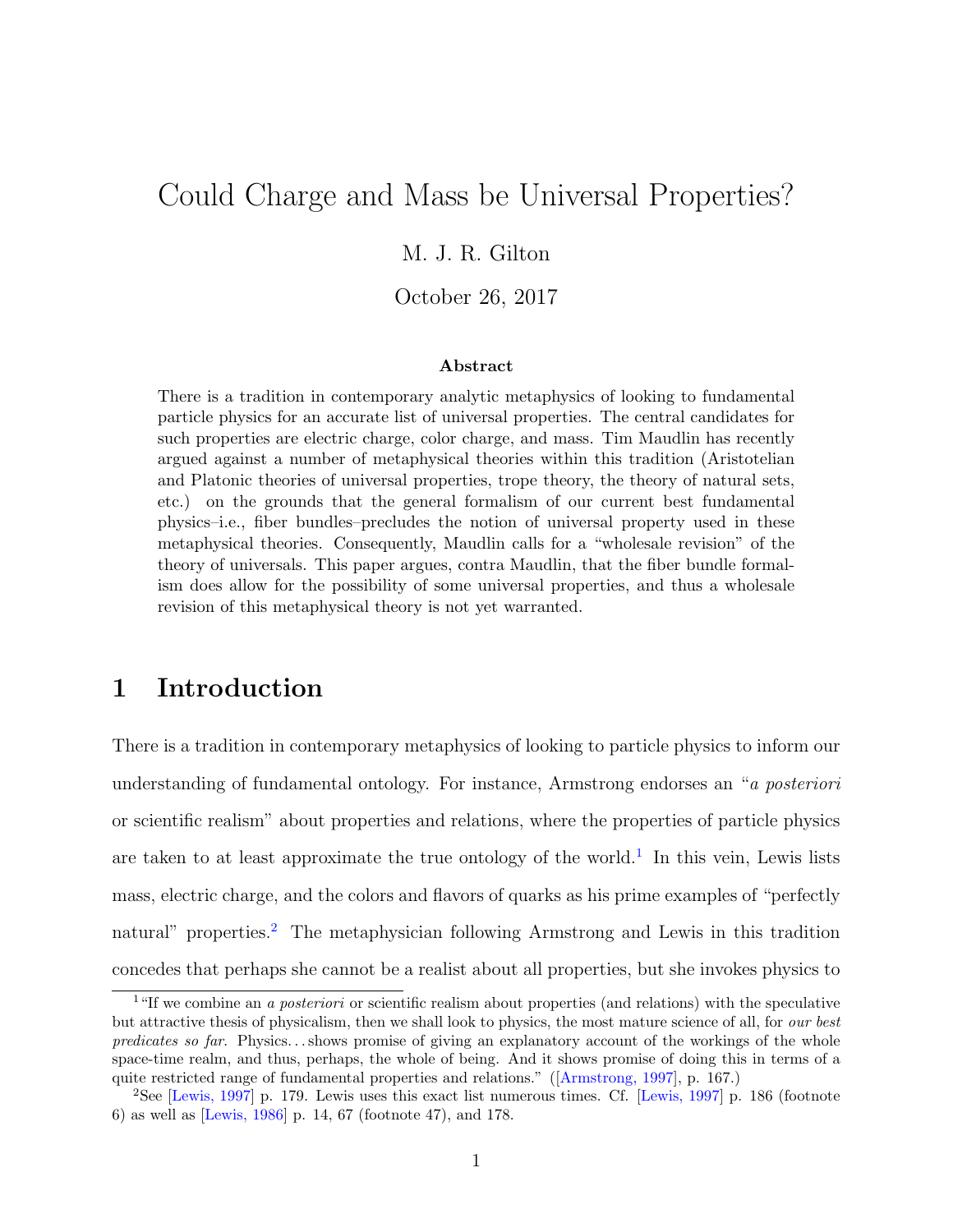warrant her realism about some properties—including mass, charge, and the like. Moreover, once particle physics has given her an accurate list of these most basic properties, the rest of her metaphysical theory can be built up from there.

Tim Maudlin argues against this approach to traditional metaphysics on the grounds that the most general notion of a universal property is precluded by the mathematical structure of fundamental physical theories. While Lewis and Armstrong look to fundamental physics to provide an accurate list of (universal) properties, Maudlin thinks that fundamental physics instead provides good reason to think that there are no such properties. So we have the following main question.

The Main Question: are properties like mass, electric charge, color charge, etc. candidates to be universal properties?

Maudlin thinks that his argument settles the question in the negative. His argument proceeds by taking the color charge of quarks–one property off of Lewis's list—as his primary example. Maudlin intends for his argument to generalize from the specific case of color charge to the other properties from Lewis's list, so that he can conclude that there are no universal properties. He concludes that, because he has "eliminated" all of the properties from Lewis's list, "a wholesale revision" of that traditional picture of universal properties is in order.

This paper aims to show that Maudlin's argument does not settle the main question.<sup>[3](#page-1-0)</sup> (It is beyond the scope of this paper to settle the question one way or another.) While Maudlin's argument succeeds against one notion of color charge, there are other properties for which it either fails or does not apply. This is not to say that Lewis and Armstrong are free to continue to think of every property from particle physics exemplifying just one notion of fundamental property in some univocal way. Indeed, as we shall see, there are physically

<span id="page-1-0"></span><sup>&</sup>lt;sup>3</sup>It should be noted that Maudlin's argument against universal properties is presented as a part of a much larger project concerned with Lewis's full metaphysical picture of Humean supervenience. My criticism of Maudlin's argument against universal properties is not intended to address that larger project. Indeed, I think that Maudlin could retain much of what he wants to say against Humean supervenience while also accepting universal properties.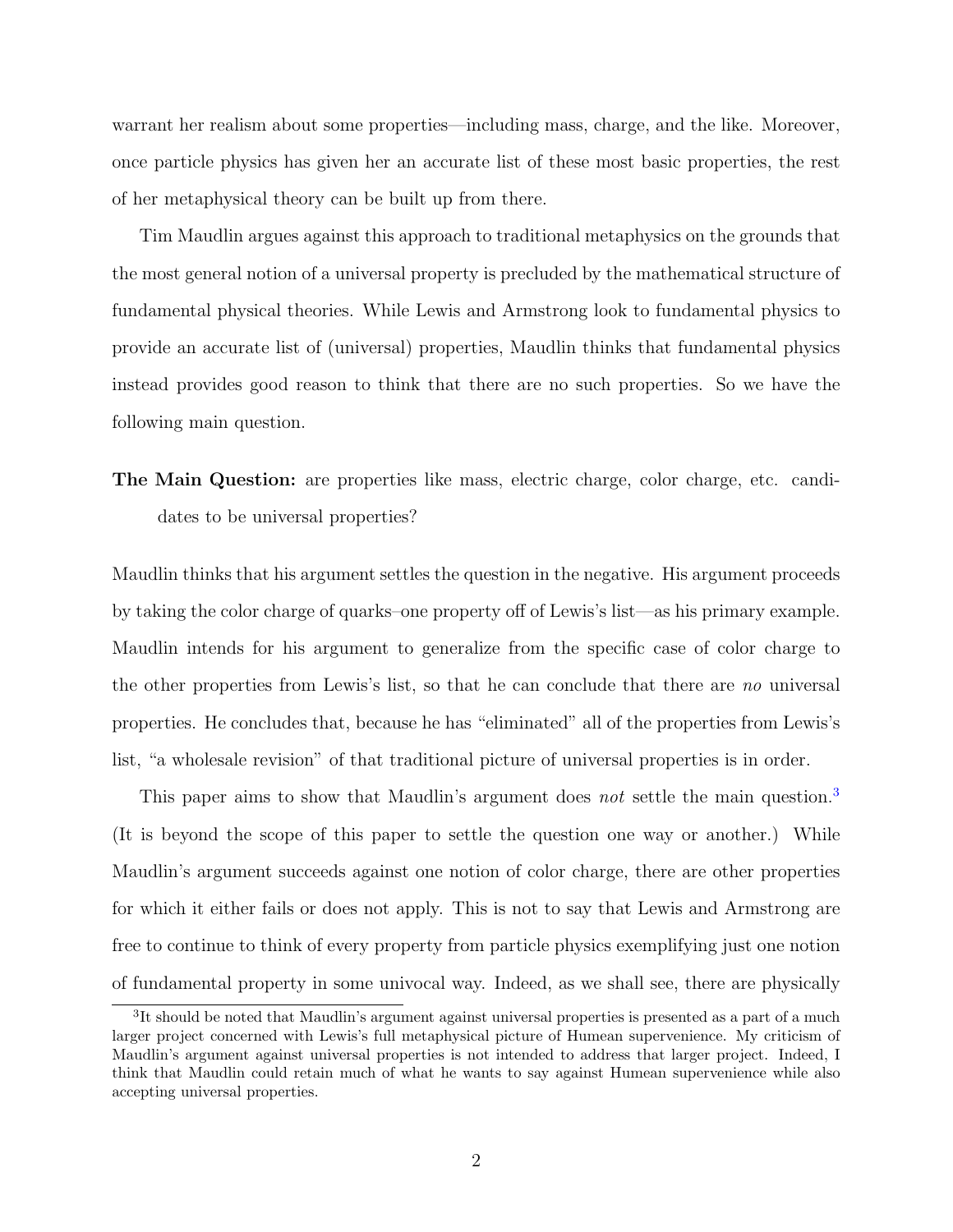<span id="page-2-1"></span>important senses in which electric charge is not at all like color charge, and yet both are fundamental properties. There is more than one way to be a fundamental property.

The remainder of the paper is structured as follows. Section [2](#page-2-0) reviews the traditional metaphysical approach to scientific realism about properties as presented by Lewis and Armstrong, and it then clarifies Maudlin's argument against it. The import of this section is that we arrive at Maudlin's criterion for settling the Main Question. Then in section [3](#page-11-0) I argue that Maudlin's argument against the existence of universal properties is successful on only one notion of color charge. There are at least two other physically operative notions of color charge qua property that a particle might have, on which Maudlin's argument fails. In section [4,](#page-18-0) I show that Maudlin's argument does not generalize to the properties of electric charge and mass. Concluding remarks are given, and a few metaphysical morals drawn, in section [5.](#page-24-0)

#### <span id="page-2-0"></span>2 Maudlin's Argument

Maudlin's argument is aimed against a large swath of metaphysical theories of fundamental ontology, including trope theory, Lewis's theory of sparse properties, theories of primitive naturalness, and all variants of universal properties. The argument is meant to be so general that even the radical differences between Aristotelian and Platonic universals are irrelevant ([\[Maudlin, 2007\]](#page-29-0) p. 80, note 1). Maudlin chooses to take universal properties as representative. In concluding that there are no universal properties, he means to also conclude that there are no tropes, no primitively natural sets, etc. I will here follow Maudlin in using the term 'universal property' as representative of this larger collection of notions of fundamental properties.

Since Maudlin wants to think of properties at such a general level, it is difficult to see what exactly it would take for a given property to be a universal. But, at the very least, any good universal property should be able to 'carve nature at the joints', an image that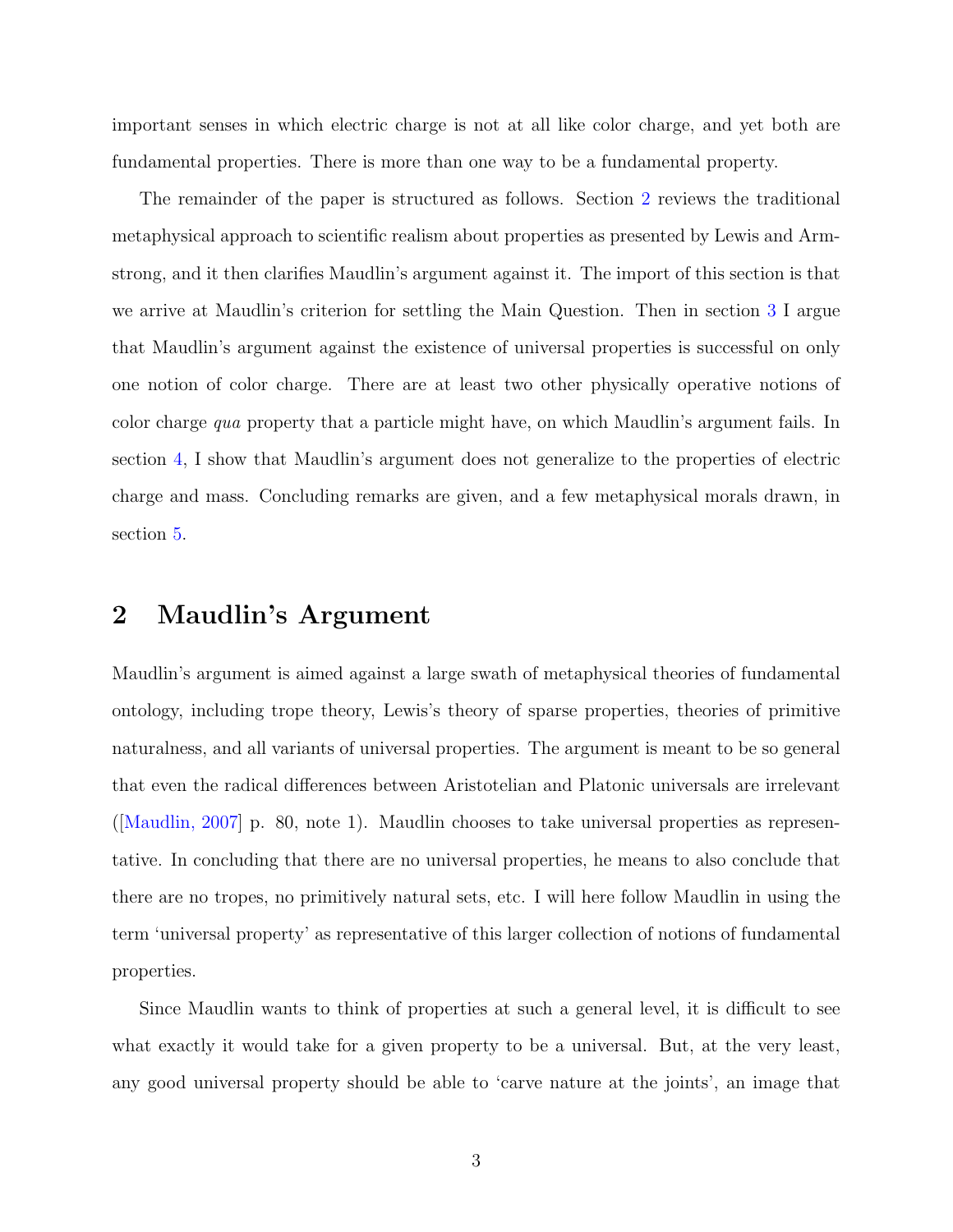<span id="page-3-2"></span>originates with Plato. In the Phaedrus, Socrates says that it is a principle of good discourse that divisions of species be made "according to the natural formation, where the joint is, not breaking any part as a bad carver might" (265e). Lewis and Armstrong both make allusions to this image. Lewis says this work of carving nature at the joints is done by what he calls "sparse"<sup>[4](#page-3-0)</sup> properties, which he also calls "perfectly natural" properties.

Sharing of [sparse properties] makes for qualitative similarity, they carve at the joints, they are intrinsic, they are highly specific, the set of their instances are ipso facto not entirely miscellaneous, there are only just enough of them to char-acterize things completely and without redundancy. ([\[Lewis, 1997\]](#page-28-1) p.  $178$ ]<sup>[5](#page-3-1)</sup>

Moreover, both Lewis and Armstrong take it that fundamental physics is the best place to look for those properties that will delineate the natural joints. Lewis says that "physics has undertaken...an inventory of the *sparse* properties of this-worldly things" ([\[Lewis, 1997\]](#page-28-1), p. 178). Similarly, Armstrong cites the mature sciences as the best place to look for the most fundamental properties:

How do we determine what these ontological properties are? ... With difficulty... But in the present age we take ourselves to have advanced...and to have sciences that we speak of as 'mature'. There we will find the predicates that constitute our most educated guess about what are the true properties and relations. Propertyrealism. . . should be an a posteriori, a scientific, realism. ([\[Armstrong, 1997\]](#page-28-0) p. 166-167)

And it is the mature science of physics that shows the most promise of providing the metaphysician with an accurate short list of fundamental properties and relations. Again, Lewis explicitly lists mass, flavor, electric charge, and quark color charge as examples of "perfectly natural" properties.

<span id="page-3-0"></span><sup>4</sup>Sparse, that is, in contrast to the 'abundant' properties. A set of things sharing any given abundant property may be as miscellaneous and arbitrary as you please. For example, the union of the set of things that are in my house with the set of penguins in Antarctica with spots on their left wings shares one of these abundant properties. Exercising a little imagination to find other such arbitrary unions quickly shows that such properties truly are abundant. See [\[Lewis, 1986\]](#page-28-2) p. 59 ff.

<span id="page-3-1"></span><sup>5</sup>Cf. Armstrong: "And here, I think, we are led on to Plato's marvelous image of carving the beast (the great beast of reality) at the joints. The carving may be more or less precise, so we reach predicates that are of greater and greater theoretical value, predicates more and more fit to appear in the formulations of an exact science." ([\[Armstrong, 1997\]](#page-28-0), p. 166)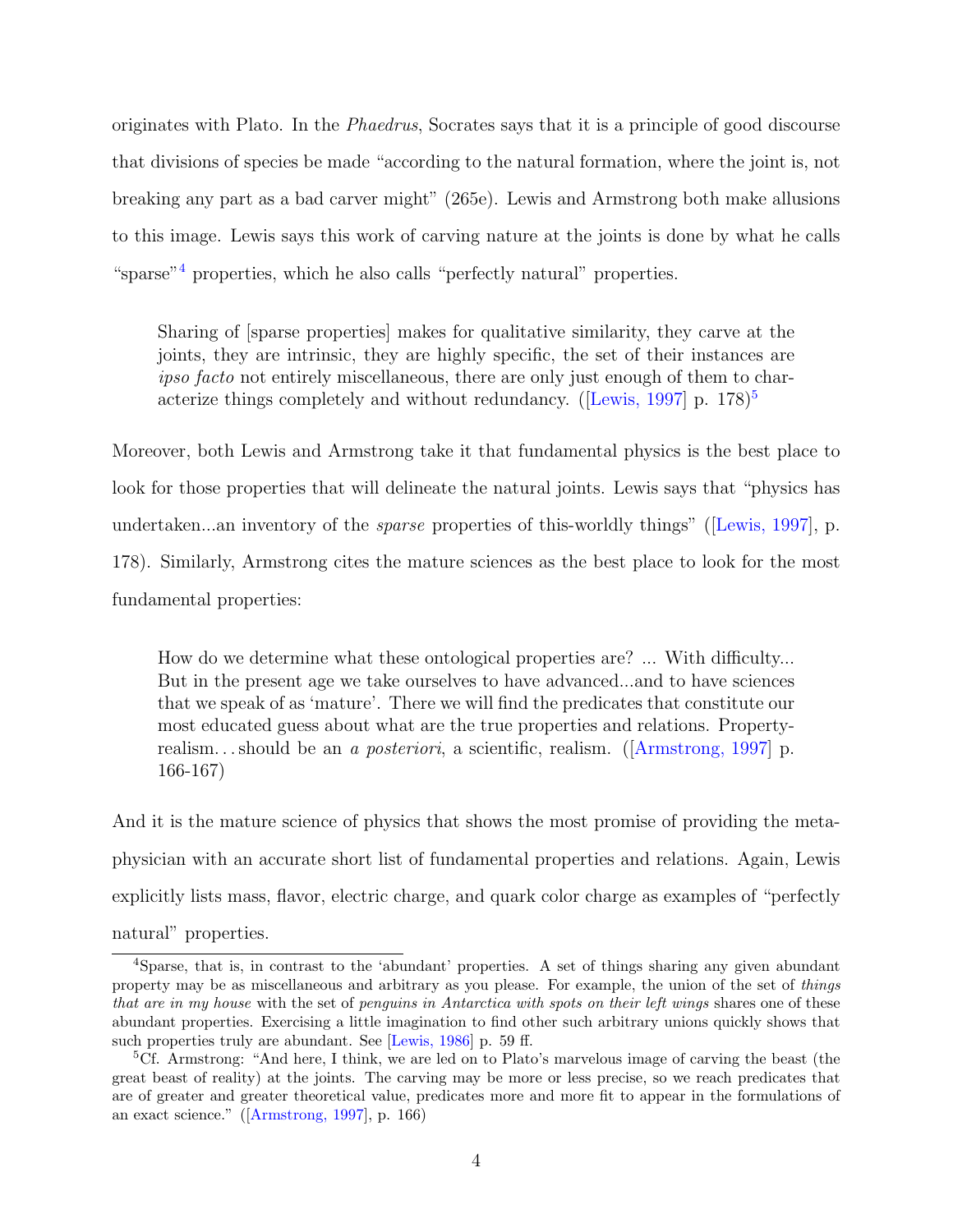Maudlin argues that, given the mathematical formalism of contemporary fundamental physics, it is not possible to interpret the properties on Lewis's list as universal properties. The key for Maudlin's argument is a criterion that he calls "metaphysical purity." If, for a given property, it can be shown that the property is not metaphysically pure, then the property cannot be a universal. He gives the following necessary condition for metaphysical purity:

[I]f a relation is metaphysically pure, then it is at least possible that the relation be instantiated in a world in which only the relata of the relation exist...if [this condition] fails, then the condition for the holding of the relation must make implicit reference to items other than the relata, so the relation is not just a matter of how the relata directly stand to each other. (p. 86) [Emphasis in the original]

Similarly, a metaphysically pure property is such that it is at least possible that it be instantiated in a world inhabited by only one thing with said property.

Maudlin does not give any examples of metaphysically pure relations or properties, and, while this may be frustrating to his readers, it is not surprising. He intends to argue that there are no such relations or properties in nature, so it would be misleading to give any examples. Presumably, we may take, for example, having the same electric charge and having the same mass as candidates for metaphysically pure internal relations. Imagine a world with just two electrons in it. Lewis and Armstrong would (presumably) want to say that those two electrons instantiate both of these relations, and moreover that they do so in virtue of sharing the metaphysically pure properties having electric charge -1 and having mass .51  $MeV<sup>6</sup>$  $MeV<sup>6</sup>$  $MeV<sup>6</sup>$  These are the sorts of properties that are supposed to 'carve' at the natural joints. Maudlin intends to show that, in light of how these properties are treated mathematically in fundamental physics, none of them can be instantiated in a metaphysically pure way.

Maudlin does not explain why he thinks this criterion of metaphysical purity is a good test for whether or not a given property can be a universal. For the sake of argument, I will

<span id="page-4-0"></span><sup>&</sup>lt;sup>6</sup>There are, to be sure, substantive metaphysical debates about just *how* this sharing of a fundamental property works, with the three most prominent contenders being trope theory, primitive naturalness, and universals. Maudlin's argument is intended to refute all of these at a very general level.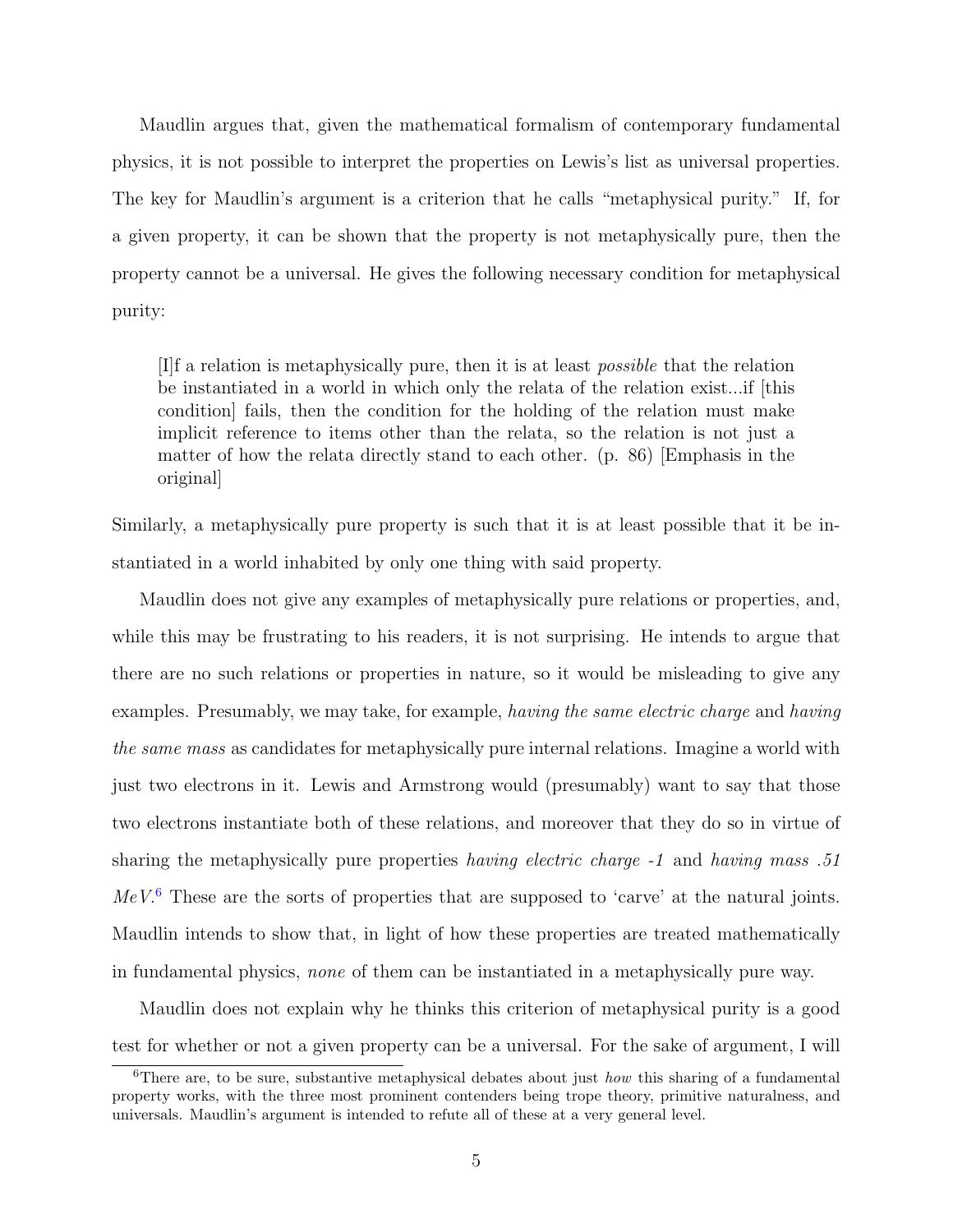assume here that metaphysical purity is necessary for any property to be a universal. This gives us the following criterion for settling the Main Question.

**Criterion:** If a property P is not metaphysically pure, then it is not a universal property.<sup>[7](#page-5-0)</sup>

So why is it, according to Maudlin, that the properties on Lewis's list do not meet this criterion of metaphysical purity? His argument takes the form of a reductio: he first argues that there are no metaphysically pure intrinsic relations; consequently, there are no metaphysically pure intrinsic *properties*, for, if there were any, they would be sufficient to determine the would-be intrinsic relations.

The argument draws upon the fiber bundle formalism used in gauge theories such as quantum electrodynamics (QED) and quantum chromodynamics (QCD). Maudlin only sketches the intuitive ideas of the fiber bundle formalism without presenting the technical details. I'll rehearse his intuitive example here. You are asked to imagine two different arrows situated at two different points in space. The arrows would each seem to have the property of pointing in a certain direction. (The claim will be that properties in physics are, in a sense, just like directions.) And given those properties, the two arrows should stand in one of two relations: either they point in the same direction (they are parallel) or they point in different directions (they are not parallel). The trouble is that neither of these relations (being parallel or not) is metaphysically pure. Without an affine connection on the space, there is no fact of the matter as to whether or not the two arrows are parallel.

Why is it that we need an affine connection? To see this, Maudlin asks his reader to imagine that the two arrows are sitting at different points on the surface of a sphere. Now imagine moving one of the arrows over to the other so that you can check to see if they are parallel. The answer turns out to be different depending upon which path you took. So we have to relativize the property of *being parallel*: relative to one path the arrows are parallel,

<span id="page-5-0"></span><sup>7</sup>Thus metaphysical purity is a necessary, but perhaps not sufficient, condition for a property to be a universal property. Maudlin does not provide sufficient conditions for metaphysical purity, presumably because he only needs to show that this necessary condition cannot be met in order to conclude that there are no universal properties.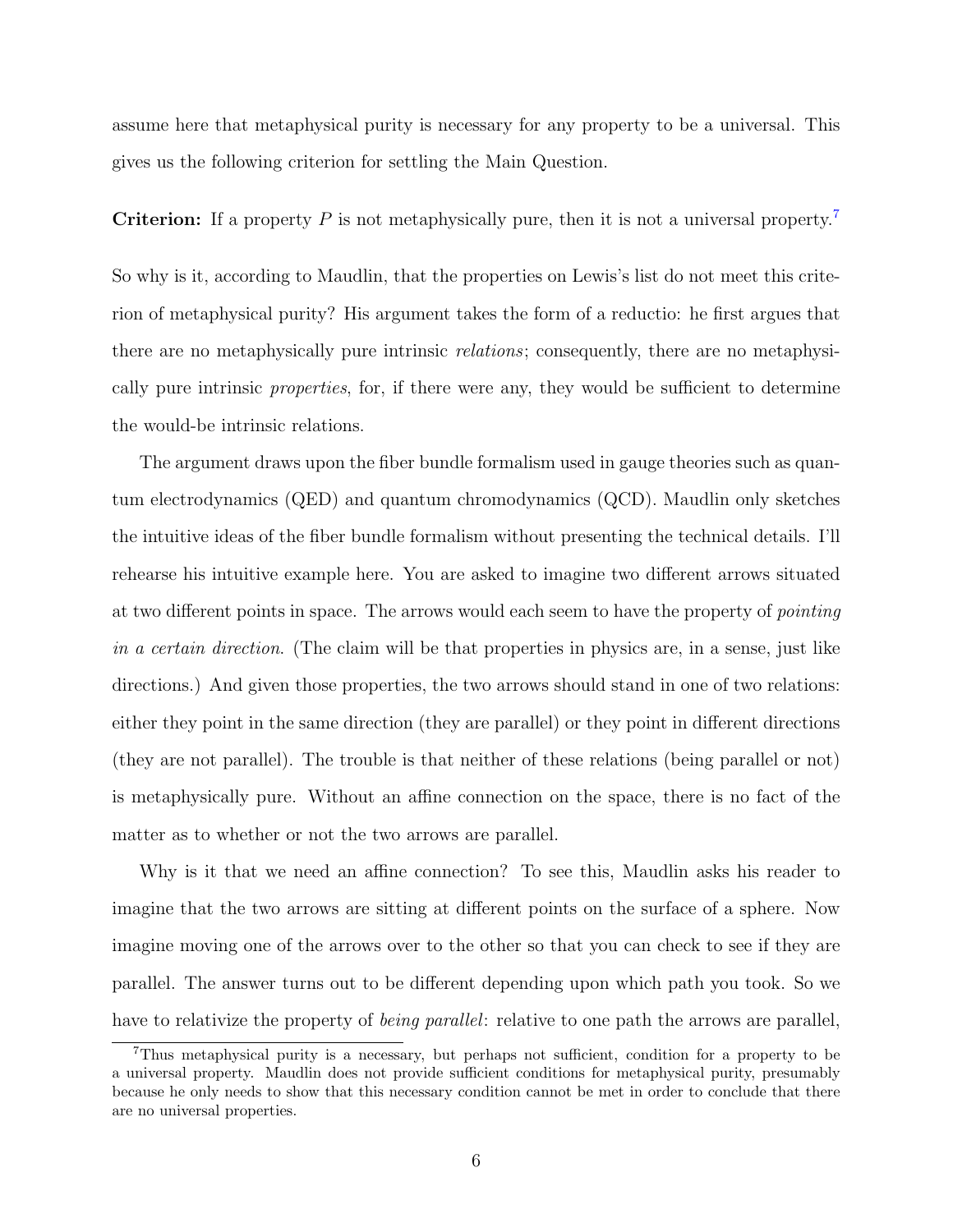but relative to another path they are not.

The significance of this example is that the affine connection on the surface of a sphere is not flat, whereas the affine connection on Euclidean space is flat. Note carefully, however, that Maudlin's position is not that spaces with flat connections can give rise to metaphysically pure relations of being parallel, while only those spaces with curvature pose a threat to metaphysical purity. As he puts it,

In a perfectly flat Euclidean space, the result is the same no matter which path is taken, but even in this case the metaphysics of parallelism is not that of a metaphysically pure relation: two distant arrows are only parallel in virtue of the affine connection along paths which connect their locations, even if the result of the parallel transport will be the same along any path. (p. 92) [Emphasis in the original]

So Maudlin's concern is not just that the result of comparing two arrows might be dependent upon the path taken to bring the two arrows together. Even in cases where the result is the same no matter which path is taken, he thinks there is a remaining worry, namely, that the comparison still cannot be made without the presence of an affine connection. So here the notion of metaphysical purity is operative: in a world with just the two arrows–and so without an affine connection–it is not possible to instantiate the relation of being parallel. So being parallel is not a metaphysically pure relation.

This point about the necessity of a connection for comparing directions is supposed to bear upon the question of universal properties, because, Maudlin says, "[g]auge theories apply exactly the sort of structures that we have used to explicate comparison of directions to other sorts of fundamental physical 'properties' or 'magnitudes' " (p. 94). The idea is that attributing a fundamental property to a fundamental particle is 'just like' attributing a specific direction to an arrow: comparisons of fundamental properties cannot be done without the presence of an affine connection any more than comparisons of directions can be done without the presence of an affine connection. And the necessity of the connection for comparing properties makes the sharing of any fundamental property metaphysically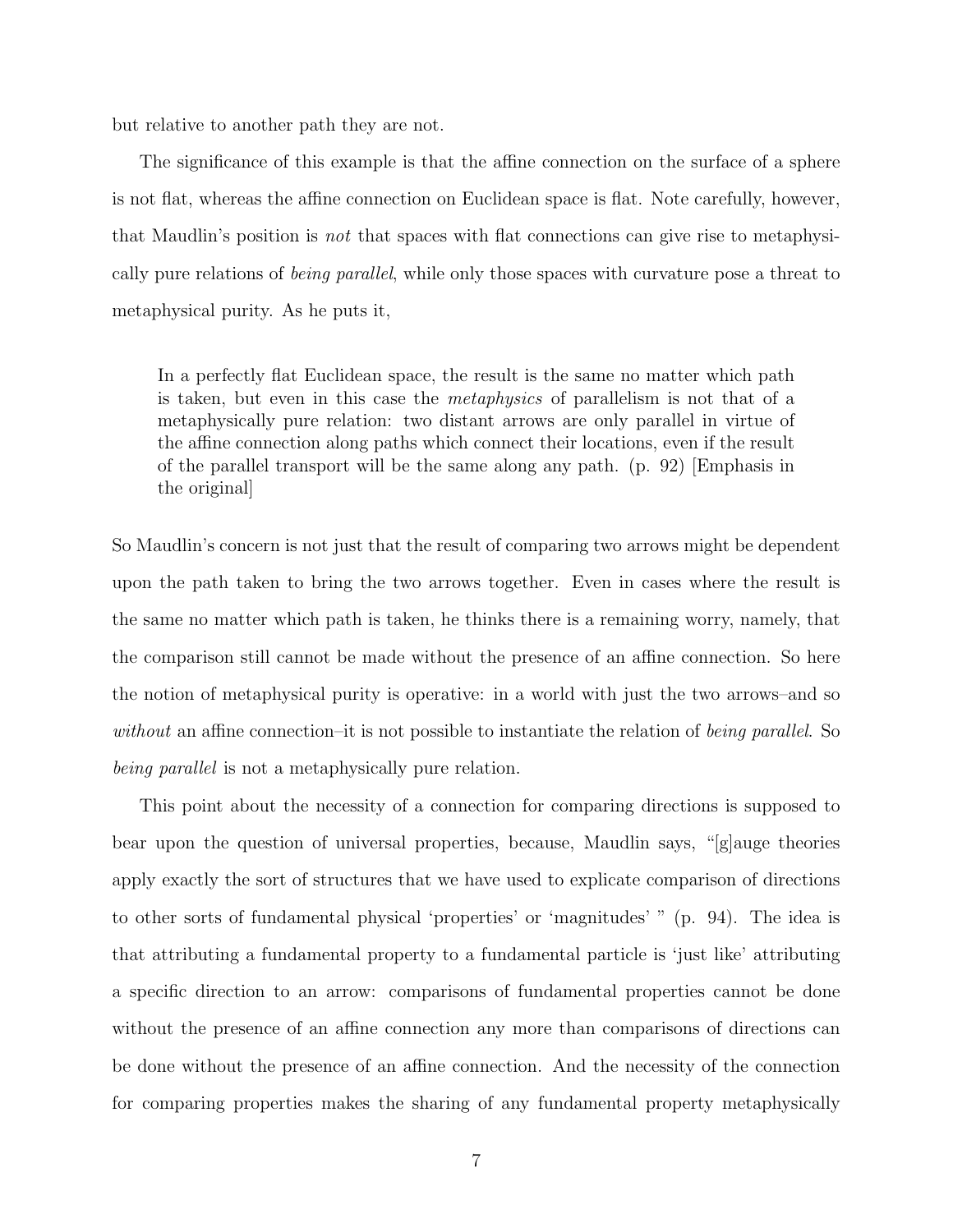impure. Since the relation having the same property cannot be instantiated in a world without a connection, that relation cannot meet the necessary condition for metaphysical purity.

To make his argument, Maudlin takes up the case of quark colors as a concrete and illustrative example, intending for this argument to generalize to such cases as mass, electric charge, flavor, and any other would-be universal properties.

Take, for example, chromodynamics, the theory of the force that binds quarks together. The easiest way to begin to describe the theory employs the language of universals: there are three color 'charges' ('red', 'blue', and 'green'), which are analogous to, e.g. positive and negative electric charge. There is a force produced between colored particles, like the electric force. This force is mediated by the gluons. And so on.

If one were to take this language at face value, one would likely conclude that the three colors are metaphysically pure properties.. . . But chromodynamics is a gauge theory, which means that at base color charge is treated completely analogously to directions. (p. 94)

Since attributing a color to a given quark is (purportedly) just like attributing a specific direction to an arrow, comparisons of color require a connection:

[E]ach point in the base space has a space of possible color states associated with it, but we have no means of comparing the states at *different* points with each other. In order to do this, we need to add something more, something which, intuitively, ties together the fiber at every point with the fibers of points that are infinitesimally close. This something more we need is a connection on the fiber bundle. Once we have a connection, we can do exactly (and only!) the sort of comparison we did with directions: given points  $p$  and  $q$  in the base space and a continuous path connecting them, we can 'parallel transport' a vector from the fiber over p along the path to the fiber over q. And just as for directions, the results of the comparison will in general depend upon the particular path chosen: there is no path independent fact about whether vectors in different fibers are 'the same' or 'different'. (p. 95-6) [Emphasis in the original]

Here we need to be extremely careful in evaluating Maudlin's argument. At first, his objection would seem to be that quark colors are path-relative, and that this relativity to the path is the reason that they cannot be universal properties. But upon closer inspection, it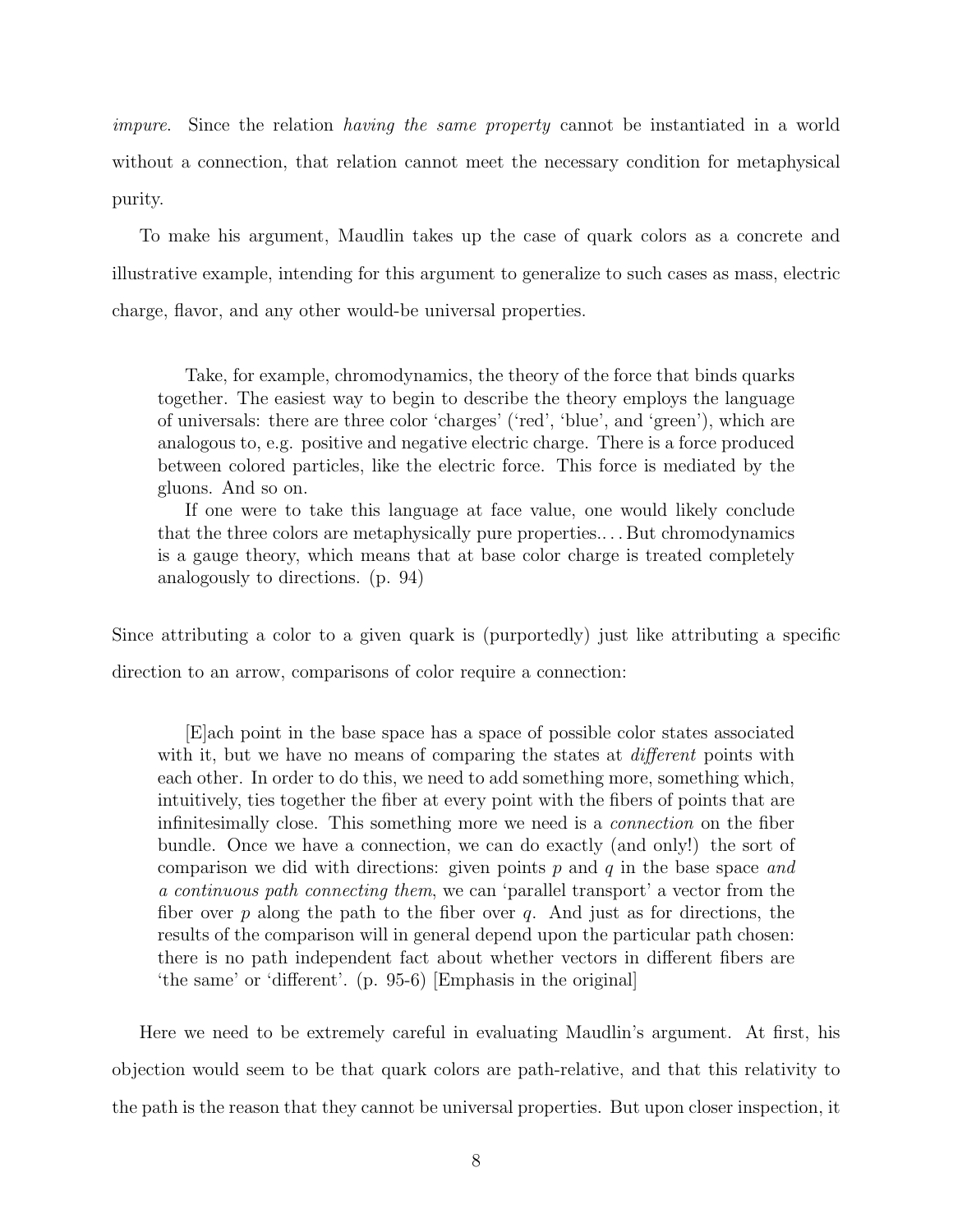seems that, in Maudlin's view, the root of the issue is rather that the presence of a connection is necessary for making any comparison between two quarks, and that this precludes the comparison from being metaphysically pure. As he says, we need 'something more' in order to compare the states. Now, one might have thought that the necessity of the connection, the 'something more,' arises from the threat of path-relativity. However, tucked away in footnote 8, Maudlin clarifies that, just as in his example with arrows on a sphere, the threat of path-relativity is not his chief concern:

If the connection were (in the appropriate sense) flat, the result of transporting a vector might be the same no matter which path is chosen. But this sort of path invariance should not fool us into thinking that the comparison is metaphysically path independent: comparisons can only be made if there are paths connecting the points. [Emphasis in the original]

So even if the results of a comparison are the same for any path, Maudlin still thinks that the path plays a metaphysically significant role. Imagine a world with just two quarks in it.<sup>[8](#page-8-0)</sup> Is there any fact of the matter as to whether or not they have the same color, or the same electric charge? On Maudlin's account there is not, because such a world *lacks* a connection.<sup>[9](#page-8-1)</sup> We must first add a connection to that world, and only then can we parallel transport one quark along the chosen path to reach the second quark, and then compare the two. Maudlin concludes,

If we adopt the metaphysics of the fiber bundle to represent chromodynamics, then we must reject the notion that quark color is a universal, or that there are

<span id="page-8-0"></span><sup>8</sup>This world is not actually physically possible (given QCD), since quarks always come in bound states of three quarks, or in a bound state with an anti-quark. But for the sake of argument, we may pretend that it is.

<span id="page-8-1"></span><sup>&</sup>lt;sup>9</sup>There's another potential ambiguity here: is the worry over metaphysical purity that the *path* is metaphysically something more, or that the connection is metaphysically something more? Maudlin seems to think that it is the path. But surely positing a world to begin with means to posit a spacetime, and surely spacetimes come with paths. So why should we think that the existence of a continuous path between the two points counts as an extra thing existing in the world? Perhaps what is really going on is this: since the base space of the fiber bundle is spacetime, that gives us a continuous path through spacetime connecting the two points in the base space, above which 'arrows' hang up in the total space. But the comparison we really want to make is between those two arrows. And without a connection, we have no way of bringing the arrow at one point in the total space over to the other arrow at another point in the total space, even though there are continuous paths down in the base space. That is, without a connection, we cannot utilize the extant paths for the purpose of transporting one vector over to the other.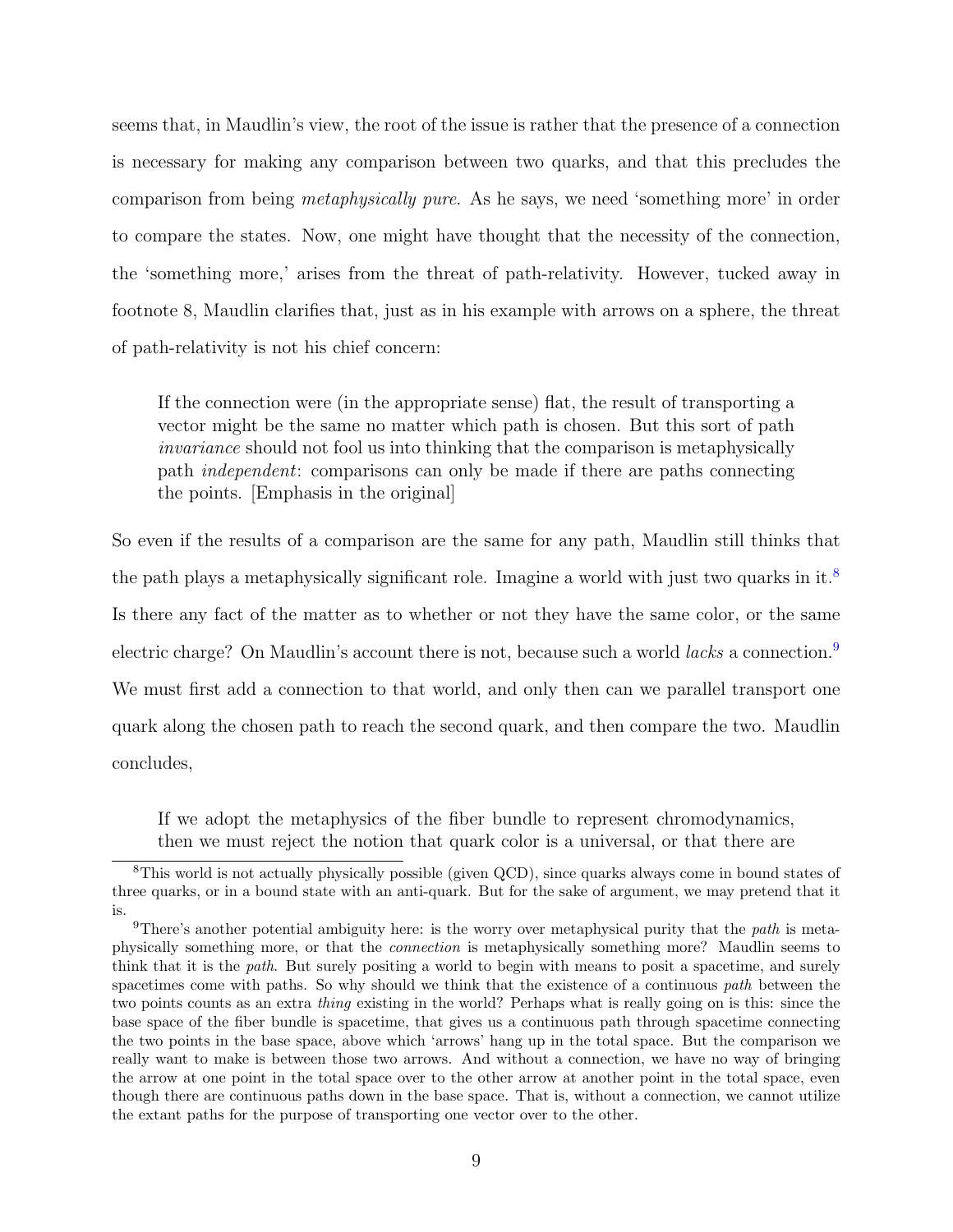color tropes which can be duplicates, or that quarks are parts of 'natural sets' which include all and only the quarks of the same color, for there is no fact about whether any two quarks are the same color or different. Further, we must reject the notion that there is any metaphysically pure relation of comparison between quarks at different points, since the only comparisons available are necessarily dependent on the existence of a continuous path in space-time connecting the points. So it seems that there are no color properties and no metaphysically pure internal relations between quarks. And if one believes that fundamental physics is the place to look for the truth about universals (or tropes or natural sets), then one may find that physics is telling us there are no such things. (p. 96)

Maudlin clearly intends for this argument to generalize from the case of color charge to other

properties such as electric charge and mass:

Since metaphysicians like Armstrong have focused on examples like electric charge and mass in explicating the theory of universals, eliminating them requires a wholesale revision of that picture of universals (p. 102).

In summary, Maudlin's argument is this:

- 1. All universal properties must be metaphysically pure.
- 2. Fundamental property attribution is always just like attributing a specific direction to a vector.
- 3. Directions are not metaphysically pure.
- 4. Therefore, there are no universal properties.

There are a number of things one might say in response to this argument. For one thing, we might want a story about why the spacetime points at which the arrows are located do not count as extra things that exist over and above the arrows, yet the paths between the points and the connection both seem to count as extra things that exist.<sup>[10](#page-9-0)</sup> How do we pick

<span id="page-9-0"></span><sup>&</sup>lt;sup>10</sup>There is a case to be made for the metaphysical significance of the connection, since it is so closely related to the gauge field, but it is much harder to see why a path within the manifold should count as a extra thing that exists in the word. To be sure, the math requires that such paths exist within the fiber bundle we are using, but it is not clear that this means that the path through the manifold corresponds to some metaphysically weighty thing existing in the world represented by the fiber bundle. That is, we could think of the path as just part of the manifold structure we get from positing a possible world, in which case the path need not count as "something more." It is especially puzzling that Maudlin is willing to ascribe this level of metaphysical weight to the paths, given his expressed concern in this paper to warn against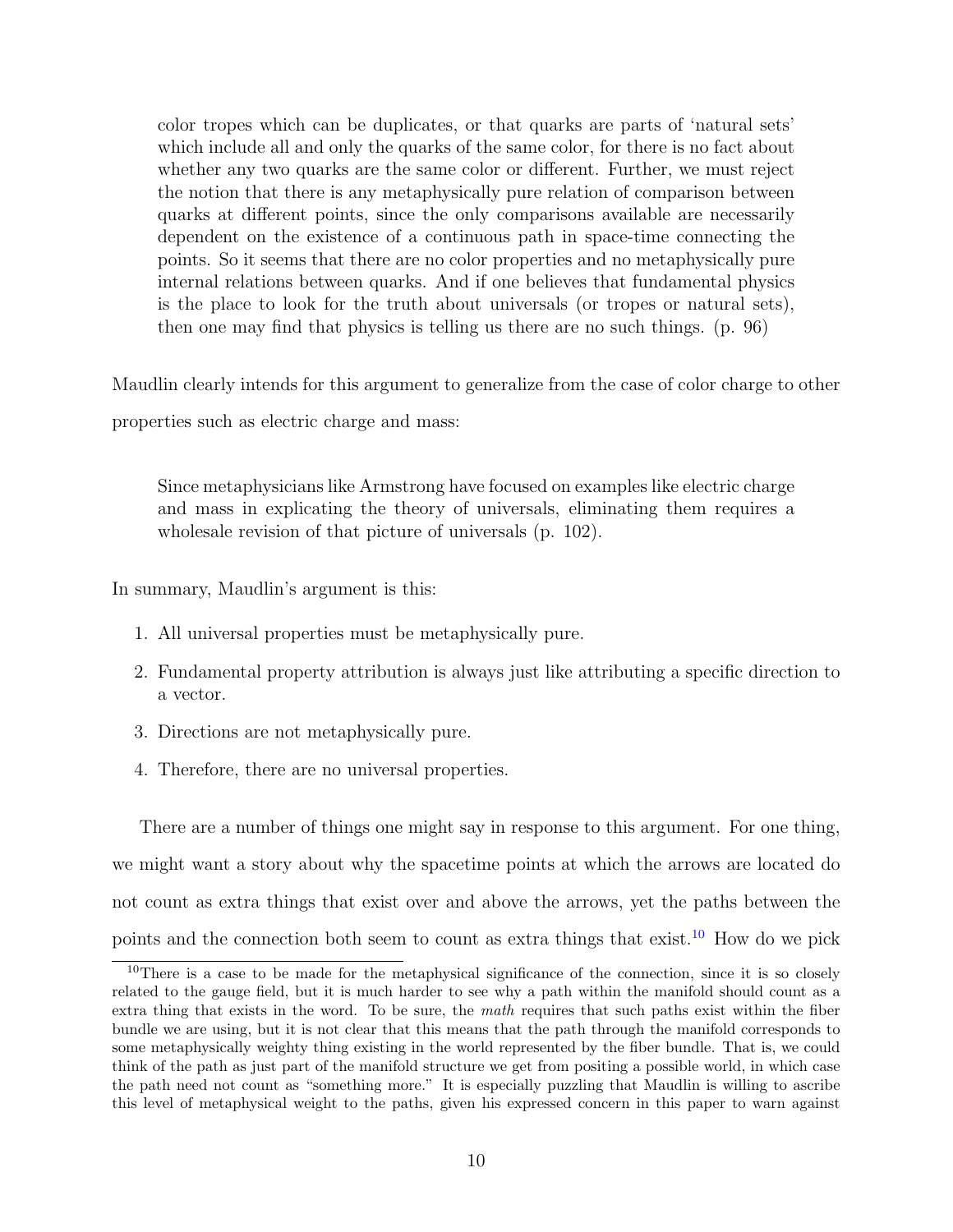<span id="page-10-1"></span>out which parts of the mathematical formalism are ontologically relevant?<sup>[11](#page-10-0)</sup>

But suppose that, for the sake of argument, we accept Maudlin's rules of the game: in order to test some property for metaphysical purity, we first posit a world (fiber bundle) inhabited with just two things (each represented by a vector). We then compare the two vectors to see whether or not the two things both instantiate the property in question. If we can settle this question *without* positing any additional things (such as connections on the bundle, or paths in spacetime) in the world, then the property passes the test, and that property is still a candidate to be a universal. But if, instead, we find that we cannot settle this question regarding the sameness of the property without additional things in the world, then the property fails the test, and it cannot be a universal property.

We have seen that, by using precisely this test for metaphysical purity, Maudlin argues that color charge cannot be a universal property. We have also seen that he takes his argument to generalize beyond the case of color charge to both electric charge and mass. I claim that this generalization fails. While there is one clear sense in which color charge is just like a direction, this does not carry over to either case of electric charge or of mass. Indeed, electric charge passes the metaphysical purity test, and so remains as a candidate for being a universal property. On the other hand, there is a strong sense in which mass does not pass the metaphysical purity test, but it fails the test in an entirely different way than the way in which (one sense of) color charge fails. Color charge, it turns out, is not perfectly representative of all the other fundamental properties that we encounter in particle physics.

While I will conclude that electric charge and two senses of color charge are metaphysically pure properties, I will not go so far as to claim that these properties are in fact universal properties. Maudlin has not given sufficient conditions for metaphysical purity, and I will not speculate as to what those may be. Thus, while I think we can be confident that

<sup>&</sup>quot;illegitimately projecting the structure of our language onto the world," or of "mistak[ing] grammatical form for ontological structure"(p. 79). By that same token, if fiber bundles are the mathematical language for the physics, then the fact that the formalism of that language requires the existence of a certain mathematical object–and so in this context, a linguistic object–does not necessarily indicate that the theory requires the existence of a corresponding physical object in the world.

<span id="page-10-0"></span><sup>&</sup>lt;sup>11</sup>See [\[Hirsch, 2017\]](#page-28-3) for a response to Maudlin focusing on this question.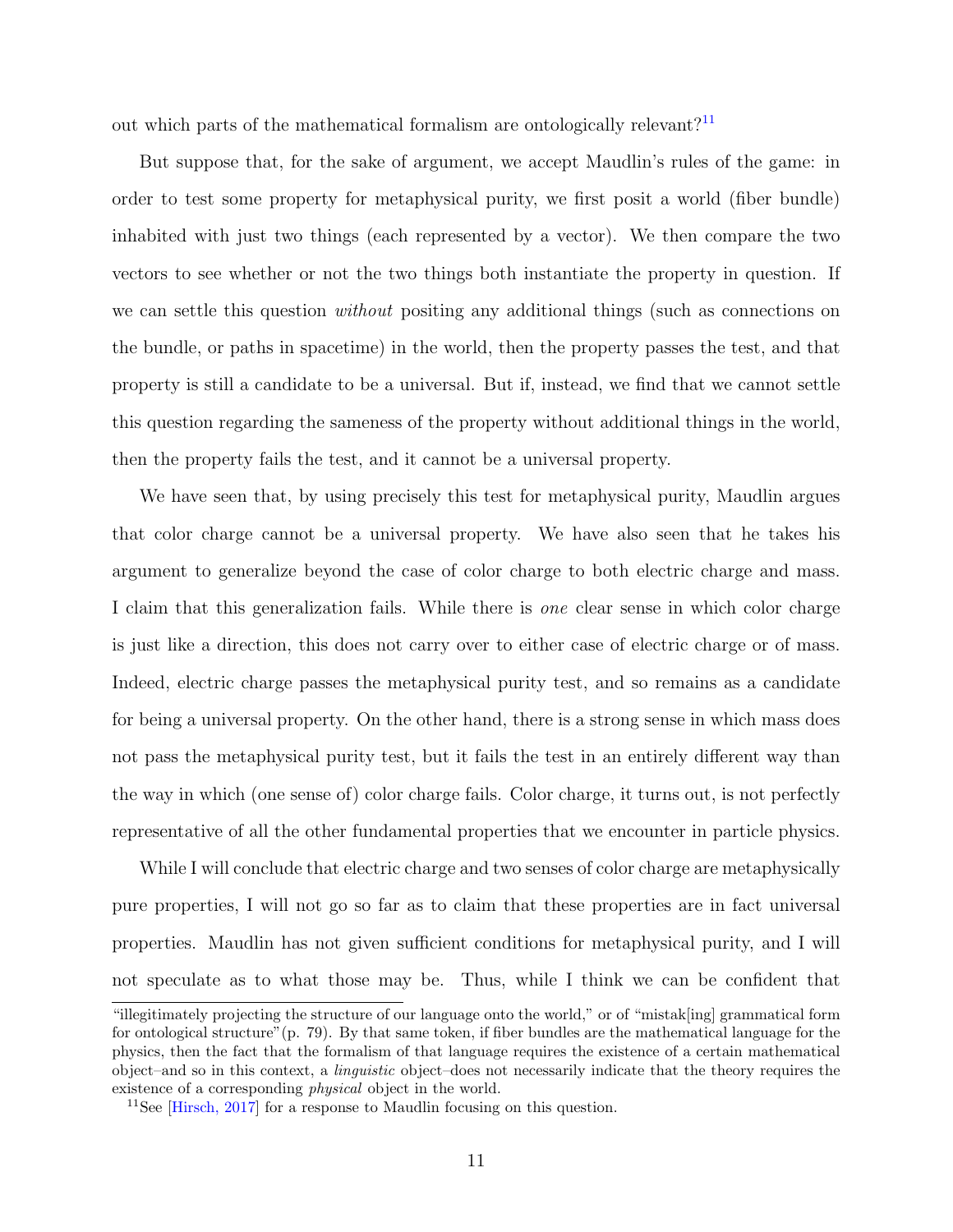several different properties are candidates for being universal properties, the Main Question of whether or not there are in fact any universal properties remains open.

### <span id="page-11-0"></span>3 Three Notions of Color Charge

In order to substantiate these claims, it will be useful to first consider the case of color charge in more detail. In this case, I find three distinct levels of description for color charge and clarify how Maudlin's argument only applies to one of those levels of description. At the other two levels description, color charge passes the metaphysical purity test. In the next section I will argue that this analysis of color charge does not carry over to the cases of electric charge and mass.

There are, I claim, three distinct notions of color charge. In order to illustrate the distinction between these three notions, it will be instructive to consider color charge in analogy, not with electric charge as is usually done, but with the property of spin. Color charge and spin are both treated in particle physics using the representation theory of the Lie groups  $SU(N)$ : for color  $N = 3$  and for spin  $N = 2$ . This relationship suggests that one can use interpretive principles that seem sensible for spin as a guide for finding analogous interpretive principles for color charge. This is not to say that we should think of color charge in exactly the same way that we think of spin; of course the analogy between the two will break down at some point. But the mathematical similarities make spin a good starting point for investigating the appropriate interpretation for color charge.

So, what do we mean when we ask, for a given particle, "What is the spin of this particle?" In fact, there are several possible meanings. First, we might mean to ask for what kind of spin it has, or in what way it is a particle with spin. In this case, the answer for all of the leptons (e.g. electrons, muons, quarks), is that these are spin- $\frac{1}{2}$  particles. Meanwhile the answer for photons is that they are spin-1 particles; similarly,  $\Delta$ -baryons are spin- $\frac{3}{2}$  particles, Higgs bosons are spin-0 particles, and so on.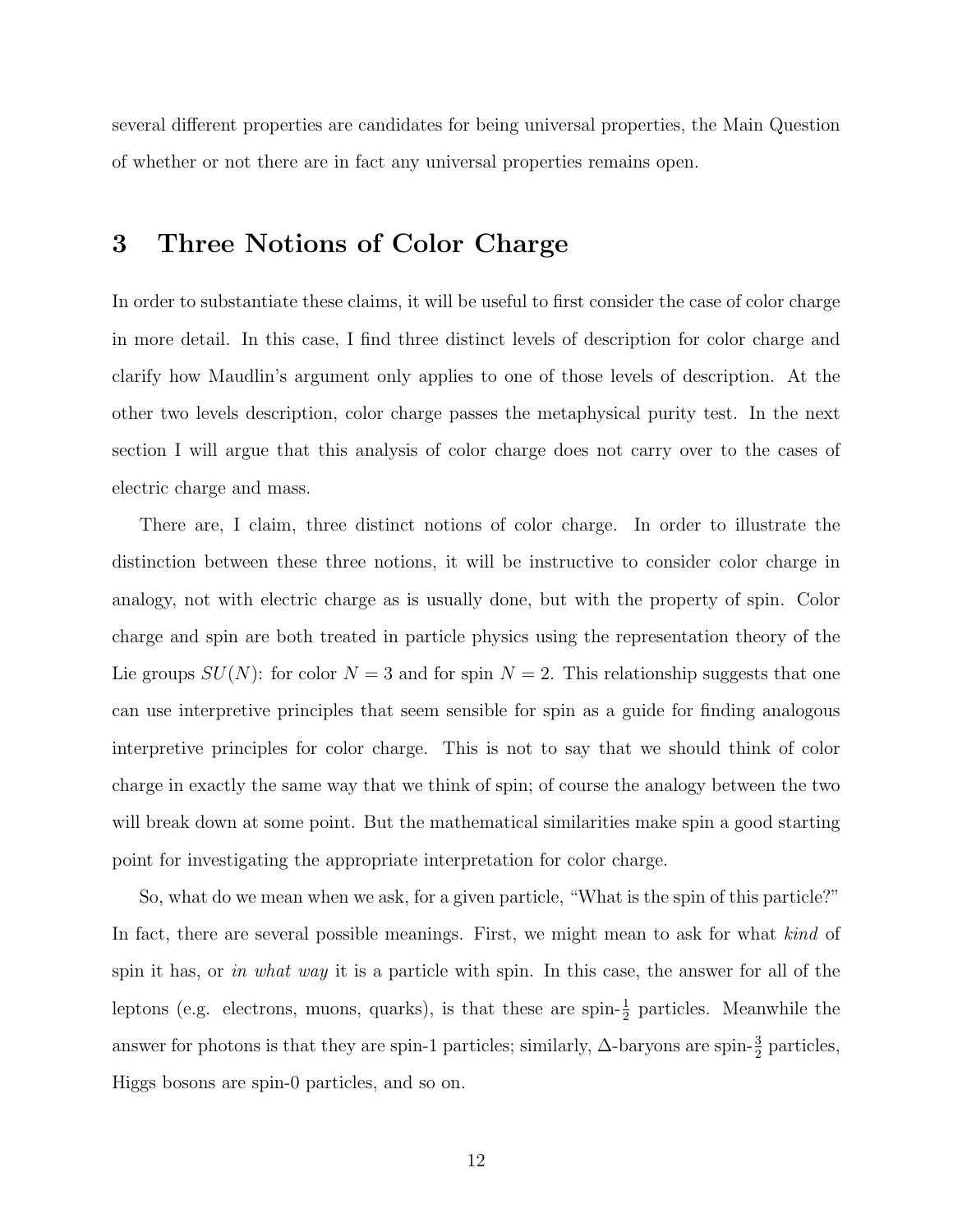But at other times when we ask for a particle's spin, we mean to ask for a particular particle's spin state, e.g., 'Is this electron in the z-spin-up state or the z-spin-down state?' Once we specify the first notion of spin, namely, what kind of spin the particle has, or in what way it is a particle with spin, we can then determine the number of possible spin states that any particle of that kind of spin might occupy. For example, while the spin- $\frac{1}{2}$  particles can be in one of two z-spin states, the spin- $\frac{3}{2}$  particles can be in one of four different z-spin states. Mathematically, this number of different possible states is given by the dimension of the representation of  $SU(2)$  used for particles with that kind of spin, and transforming according to a different representation of  $SU(2)$  corresponds to having spin in a different way or of a different kind. Finally, at a still more general level, we distinguish between particles with spin at all and particles without spin. Thus, the spin-0 Higgs is said to be spinless, while all those that are not spin-0 are particles with spin.

This gives us three different levels at which we can specify the spin of a given particle: we determine first (1) whether the particle is spinless or otherwise has some non-zero spin; if the latter, then we determine second  $(2)$  in what way it has spin or what kind of spin it has (i.e., spin-1, spin- $\frac{1}{2}$ , etc.); and third we can ask (3) which of the possible spin states, for a given kind of spin, a particular particle happens to be in.[12](#page-12-0)

I claim that we have precisely the same three levels of description for color charge. At level (1) we may distinguish between particles with color charge at all and particles with no color charge. Gluons, quarks, and anti-quarks all have color charge, while the rest of the subatomic world carries no color charge at all. But at level (2) the gluons, quarks, and anti-quarks all carry color charge in different ways, and this is shown mathematically by the

<span id="page-12-0"></span> $12$ Arguably, the distinction between (1) and (2) is rather thin. We might instead collapse the two into one level, and then say that spinless particles do have a value for spin–it is just that that value is zero. At the end of the day, I don't think much turns on whether we take spinless and colorless to be ways of having spin and color, respectively, or if we maintain spinless and colorless as separate categories from having spin at all and having color charge at all. However, I have chosen the more pedantic route of maintaining this distinction between (1) and (2) because it is useful for understanding the metaphysical differences between electric charge and color charge: it is metaphysically noteworthy that gluons carry color charge while photons do not carry electric charge. Moreover, it is at level (1) where quarks and gluons are said to both carry color charge; at level (2) they have color charge in different ways.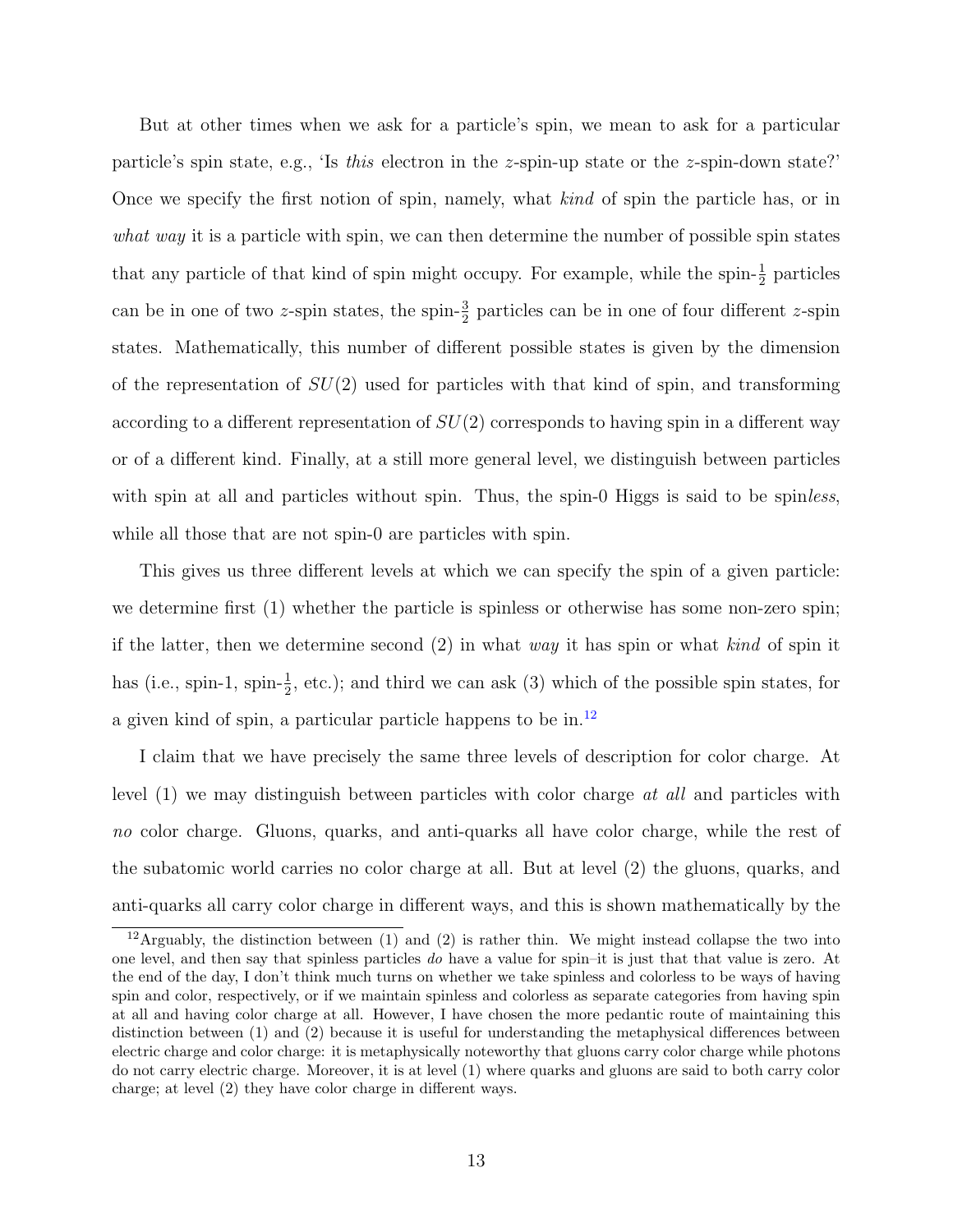<span id="page-13-1"></span>fact that they each transform according to different representations of  $SU(3)$ . The (distinct) representations used for the quarks and the anti-quarks are both three-dimensional. So at level (3) there are three different possible color states for the quarks and three different possible color states for the anti-quarks. It is at this level of description that we say quarks come in three colors (red, blue and green) and that the anti-quarks come in the three anticolors (anti-red, anti-blue, anti-green). Meanwhile, the representation for the gluons is eightdimensional, and there are in this sense eight different ways for a gluon to have color charge, corresponding to various combinations of color and anti-color.

Recall that, for any group, a representation is a group homomorphism from the group G to the general linear group,  $GL(V)$ , of some vector space  $V^{13}$  $V^{13}$  $V^{13}$ . The dimension of the representation is the same as the dimension of  $V$ , and we refer to  $V$  itself as the 'carrier space' for the representation. The spin or color state (that is, the property of spin or color at the third level of description) of the particle is given by a vector in the carrier space.

For a spin- $\frac{1}{2}$  particle, we use the "fundamental" representation of  $SU(2)$ , which is twodimensional. A set of basis vectors for the carrier space is used for the  $z$ -spin-up and z-spin-down states, and we usually choose to write them as:

(1) 
$$
|\uparrow\rangle = \begin{pmatrix} 1 \\ 0 \end{pmatrix}, \quad |\downarrow\rangle = \begin{pmatrix} 0 \\ 1 \end{pmatrix}.
$$

In precisely the same way, the three quark color states correspond to basis vectors of the carrier space for the first fundamental representation of  $SU(3)$ , whose carrier space is  $\mathbb{C}^3$ . We can write such a set of basis vectors as:

(2) 
$$
q_r = \begin{pmatrix} 1 \\ 0 \\ 0 \end{pmatrix}, q_b = \begin{pmatrix} 0 \\ 1 \\ 0 \end{pmatrix}, q_g = \begin{pmatrix} 0 \\ 0 \\ 1 \end{pmatrix}.
$$

<span id="page-13-0"></span><sup>13</sup>See [\[Hall, 2000\]](#page-28-4) for an introduction to group representations.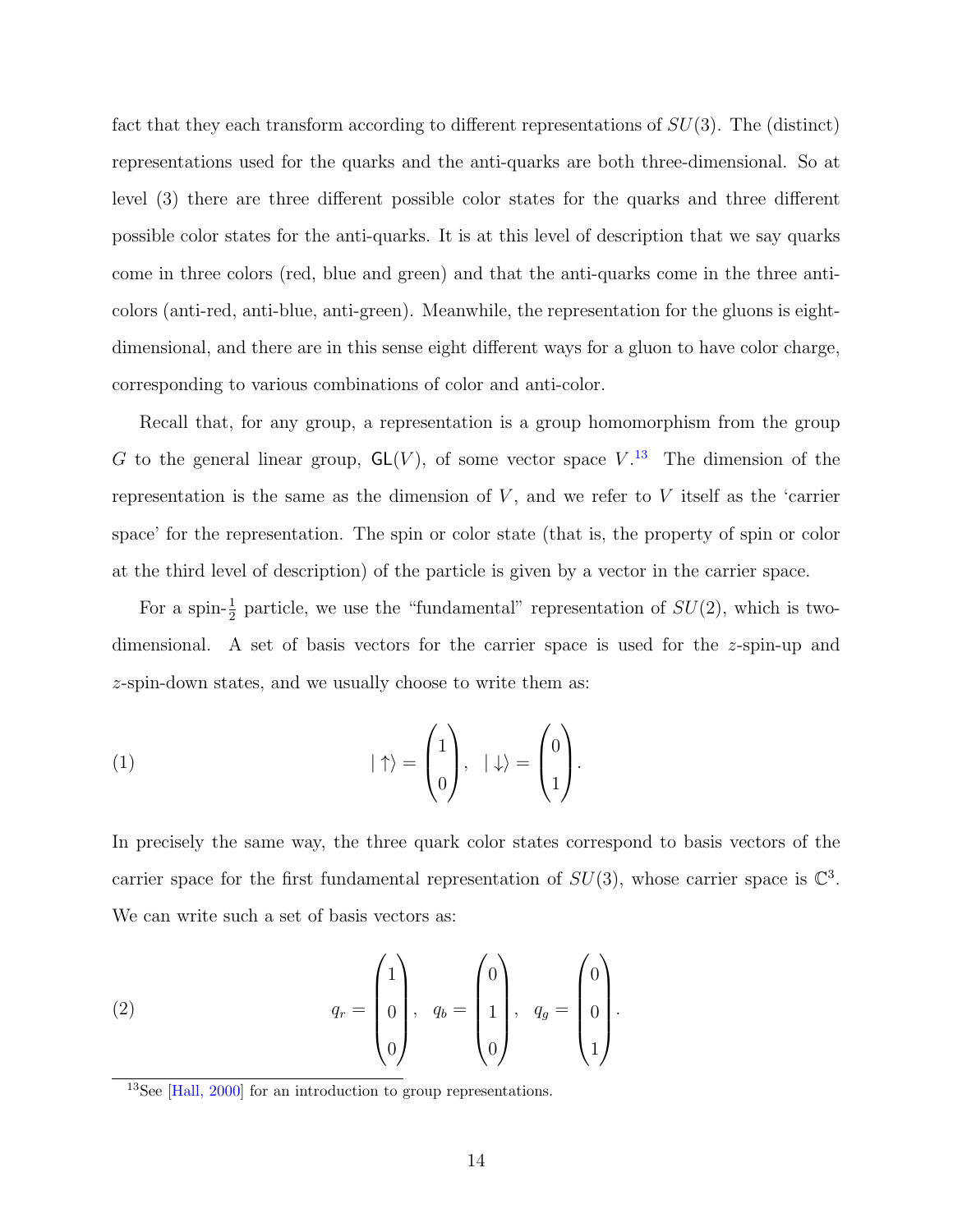Then the color states of the anti-quark are given by basis vectors for the carrier space for the second fundamental representation of  $SU(3)$ , which happens to be dual to the quark color space:

(3) 
$$
\bar{q}_r = (1, 0, 0), \quad \bar{q}_b = (0, 1, 0), \quad \bar{q}_g = (0, 0, 1).
$$

Thus, for both spin and color charge, the third level of description for specific spin or color states is given by a set of linearly independent directions in the carrier space of the relevant group representation. So at this level of description, Maudlin is correct: these state properties are treated exactly like directions. But not so for the first and second levels of description. At the second level sameness or difference of color charge (or of spin) is determined by whether or not the two particles transform according to the same representation of the relevant group. And at the first level, having color charge (or spin) at all is determined by whether or not the representations according to which the two particles transform are trivial. And these facts about group representations do not depend in any way upon any particular vector, or direction, in the carrier space.

Moreover, these levels of description are hardwired into the fiber bundle formalism of gauge theories. A gauge theory is formulated using a principal bundle, which comes equipped with the structure of a Lie group. Given a principal bundle, one can construct its various associated vector bundles, which come endowed with a representation of the principal bundle's Lie group. Matter fields are given by sections of these associated bundles. For example, the matter field for a quark is described in an associated bundle built using the first fundamental representation of  $SU(3)$ . So the moment we posit a world with a quark in it, we immediately have at our disposal the structure of this representation.

In light of these distinctions, consider again Maudlin's example of a world (fiber bundle) without a connection, and with just two quarks (whose color states are represented by two vectors) at different points.<sup>[14](#page-14-0)</sup> Let's call these points p and q. The quark located at p has a

<span id="page-14-0"></span><sup>&</sup>lt;sup>14</sup>It must be acknowledged that there are deep conceptual issues regarding how we can get something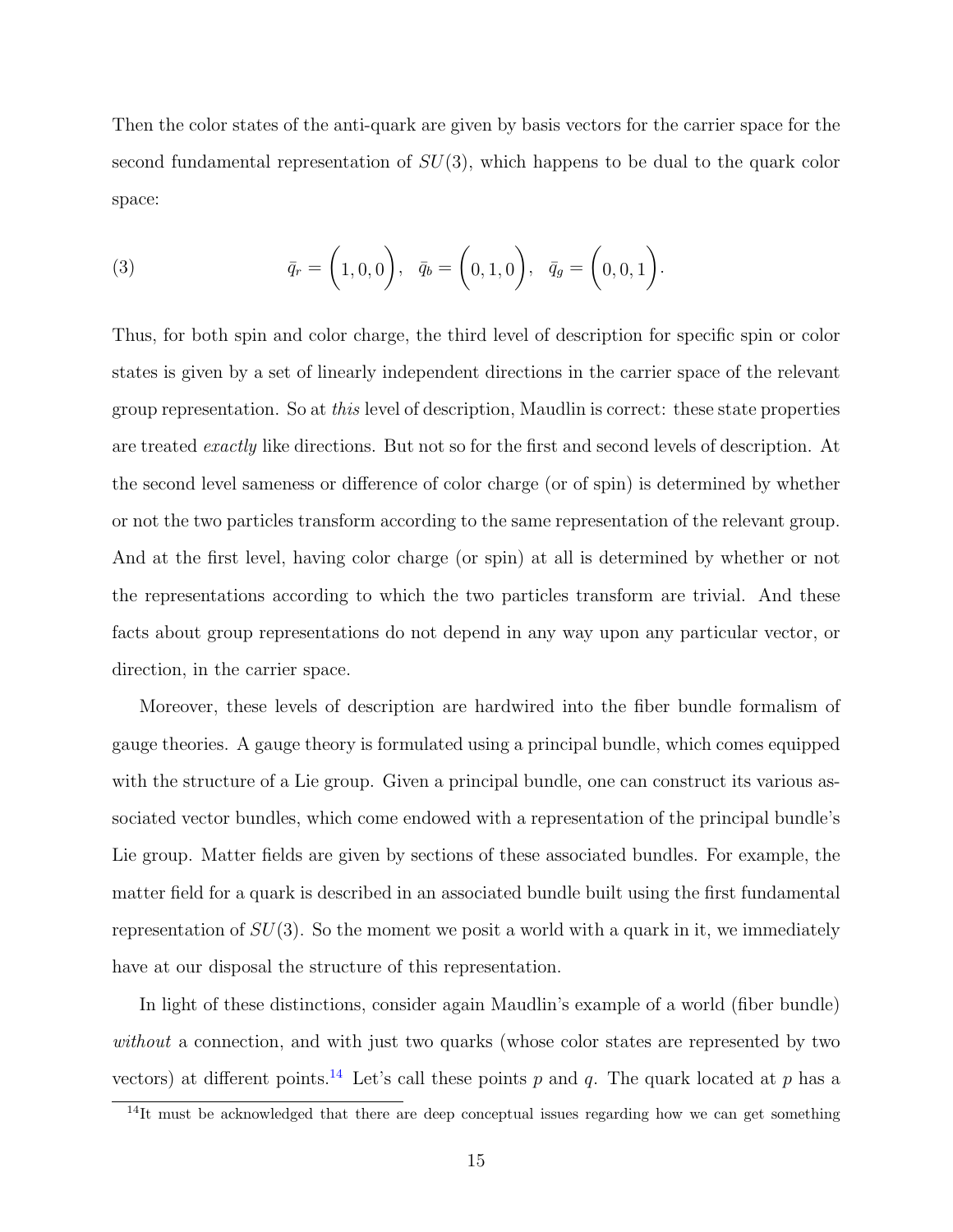color state represented by some vector in the Hilbert space  $H_p$  of color states at that point, and the quark across the way at  $q$  similarly has a color state represented by some vector in a Hilbert space  $H_q$  of color states. If we want to know whether or not these two quarks have the same color charge at the most specific level of description (Are they both green? Are they both blue? Are they both red?), then Maudlin is right in that we cannot answer this question without a connection. But if, on the other hand, we want to know whether or not they have the same color charge at either of the other two levels of description, then we can answer these questions in the absence of a connection. Since both  $H_p$  and  $H_q$  are carrier spaces for nontrivial representations of the structure group for QCD, all of the vectors in  $H_p$  and all of the vectors in  $H_q$  describe states of particles with color charge at the first level of description, that is, they describe particles with the property being charged at all. Similarly for the second level of description: the two quarks both have color charge in the same way because, by definition, both  $H_p$  and  $H_q$  are carrier spaces for the first fundamental representation. So at these two levels of description for color charge we do not need to check to see if the vector representing the states of the individual quarks are the same. What is relevant instead are properties of the entire vector space, not individual vectors. Consequently, we do not need the extra structure of a connection, or of a continuous path in space time connecting  $p$  and q, or any other such 'something more' over and above the two vectors representing the color states of the two quarks. This shows that the properties *having color charge at all* and having color charge in a certain way meet the necessary condition for being metaphysically pure. So it is possible that these properties can be thought of as universal properties.

It may be objected that the general property *having color charge at all* is contrived. The objection might go as follows. Suppose that we identify the property being colored with the disjunctive property being red, blue, or green. If that's the right way to think of being colored, then it looks like the specific color states are the operative properties for the physics,

like a particle interpretation out of these gauge theories to begin with. For the sake of argument, I'll follow Maudlin in glossing over the details, and assume that we can, at a minimum, think of property instantiations as state vectors of some Hilbert space at a point in space-time.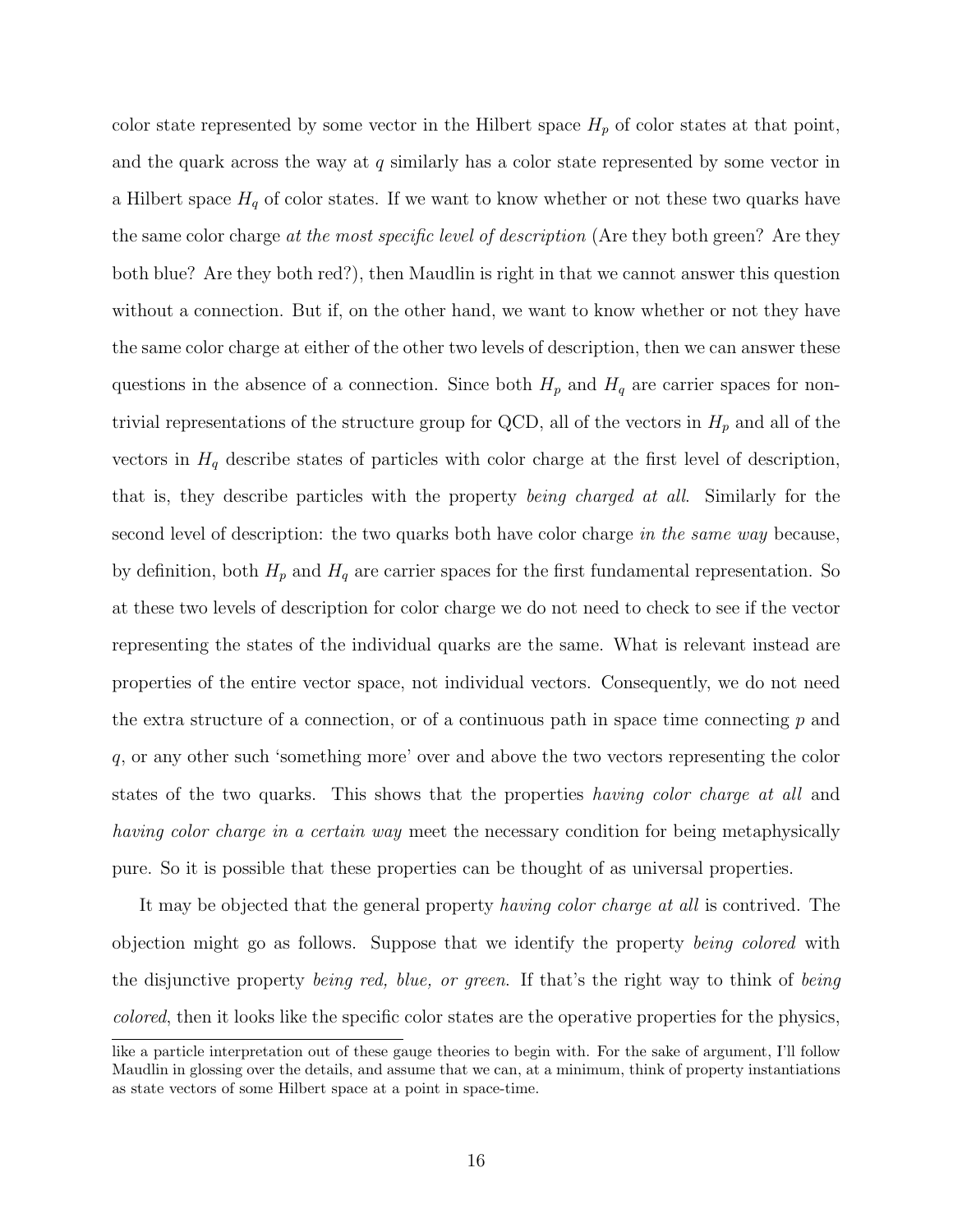in which case being colored is not a good candidate for a universal property.

However, *being colored* does not amount to the disjunction of the three specific colorstates, any more than *having spin* is the disjunction of *being spin up or being spin down*. For one, that would be to limit attention to the case of spin- $\frac{1}{2}$ , and we certainly need to have a wider view of spin in general; it also neglects the fact that one can have states that are superpositions of these possibilities. Finally, *having color charge at all* is operative in the physics of QCD. We should think of being colored as a property that applies to all particles with states in the carrier space for any non-trivial representation of the color group  $SU(3)$ , not just to quarks. It is in this sense that quarks and gluons are both said to carry color charge. The fact that gluons carry color charge is vital to the physics of QCD. That gluons carry color charge, whereas photons do not carry electric charge, accounts for many of the important differences between QCD and the Abelian gauge theory QED. Thus, having charge at all should not be dismissed as contrived.

With that in mind, let's now run Maudlin's thought experiment for comparing color charges between one quark and one gluon, instead of between two quarks. Imagine a world with just one quark and one gluon. Let's say the quark is at point  $p$  and that the gluon is at point  $q^{15}$  $q^{15}$  $q^{15}$ . As before, the quark's state is a vector in (a copy of) the three-dimensional carrier space of a fundamental representation of  $SU(3)$  situated at p. The gluon, in contrast, has a state in the eight-dimensional carrier space of the adjoint representation of  $SU(3).^{16}$  $SU(3).^{16}$  $SU(3).^{16}$ 

Suppose now that we wanted to ask the same question of the one quark and the one gluon that we previously asked considering the two quarks: are the quark and the gluon in the same color state? If we try to answer this question using Maudlin's test of seeing if the two vectors are the same, we cannot make sense of the result. The quark state is represented by one of the vectors in the three-dimensional space at  $p$ , whereas the gluon is

<span id="page-16-0"></span><sup>&</sup>lt;sup>15</sup>It should be remembered that, for the sake of argument, we are ignoring a number of important details regarding how to understand something like a 'particle' as represented in a gauge theory. Recall note [14.](#page-14-0)

<span id="page-16-1"></span><sup>&</sup>lt;sup>16</sup>In this case, there will also be a connection in the background, but it does not count as 'something more.' Since we have posited the existence of a gluon, the QCD gauge field, represented by the connection, must be present in the world as well. Since we cannot posit a gluon in a world without having a connection on the fiber bundle, the connection does not count as 'something more.'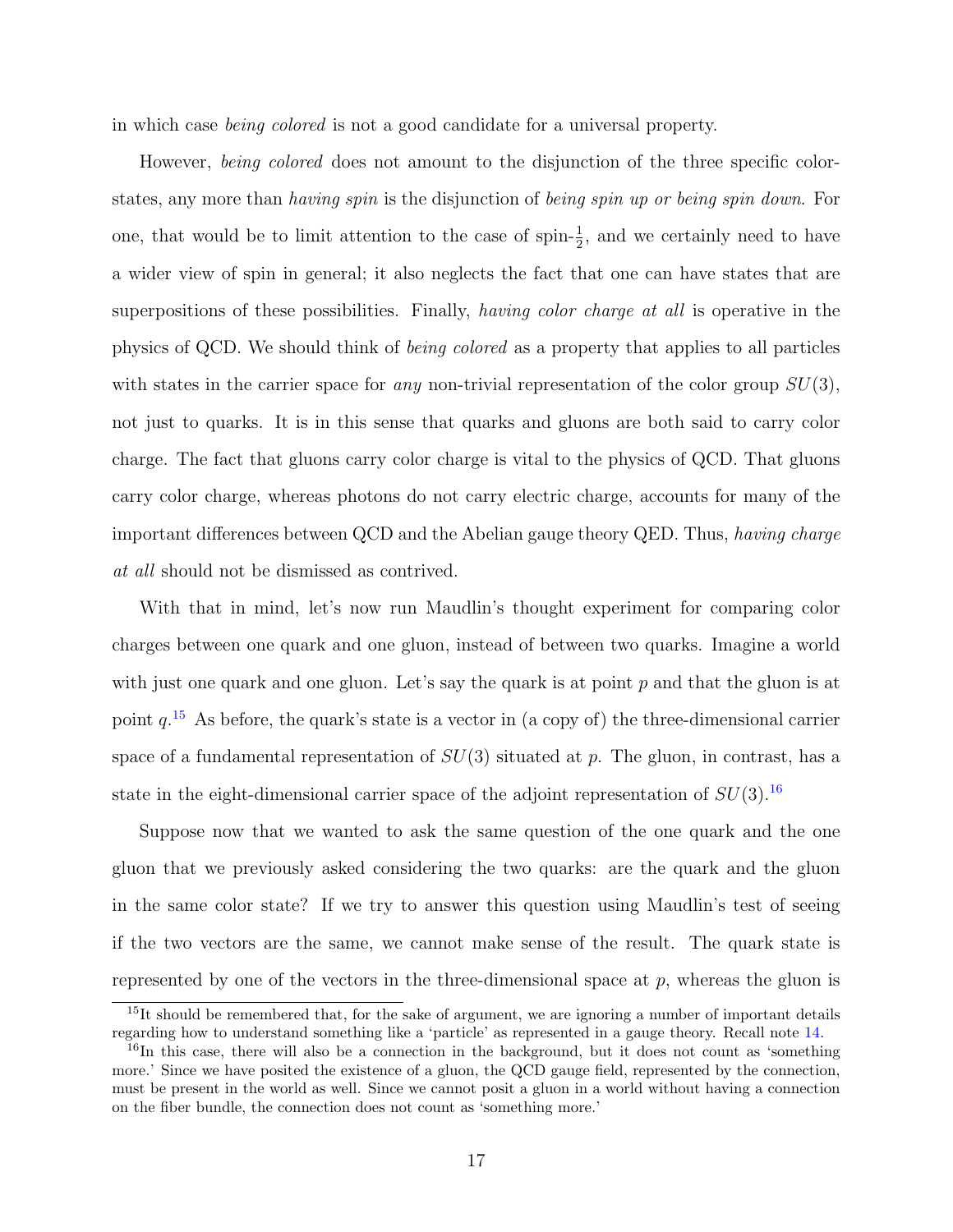represented by one of the vectors in the eight-dimensional space at  $q$ . No matter how we might try to transport one vector over to the other, there is no isomorphism between their respective vector spaces. So there is no sense in which the two vectors could possibly be the same vectors.<sup>[17](#page-17-0)</sup>

Nevertheless, we can make sense of this question: are the quark and the gluon both *colored* particles, i.e., do they both have color charge in the most general sense? Here the test for answering this question is to look at what kind of vector space the particles' states live in. Here they both live in carrier spaces for non-trivial representations of  $SU(3)$ . Consequently, both spaces are such that all of their vectors can represent particles with the property being colored. We can also make sense of this question: do the quark and the gluon both have the same kind of color charge? Here the answer is No, because the fundamental representation is inequivalent to the adjoint representation. The ways in which they have color charge is different.

So it simply is not true that all properties in a gauge theory are treated exactly like directions. It is only at the third level of description that we find a directional property. Granting that the specific color states are not metaphysically pure, and so these properties cannot be universals, this is certainly not enough to show that physics is telling us that there are no universal properties.

Moreover, the metaphysical impurity of color charge at the third level does not follow just from the fact that we use fiber bundles to formulate gauge theories. Rather, I think that Maudlin's argument shows that, in general, fiber bundles are well-equipped to describe metaphysically impure properties using the group representations hardwired into the associated bundles. For an associated bundle using a multi-dimensional representation, the basis vectors of the carrier space for that representation are ready to describe some metaphysically

<span id="page-17-0"></span><sup>&</sup>lt;sup>17</sup>There is, however, a closely related sense in which a given quark and a given gluon may or may not be in compatible charge states in order to interact with each other. To interact with a quark in a given color state, a gluon must carry the corresponding anti-color. Whether or not a gluon and a quark have compatible charge states is determined at the third level of description, which we have already said is metaphysically impure.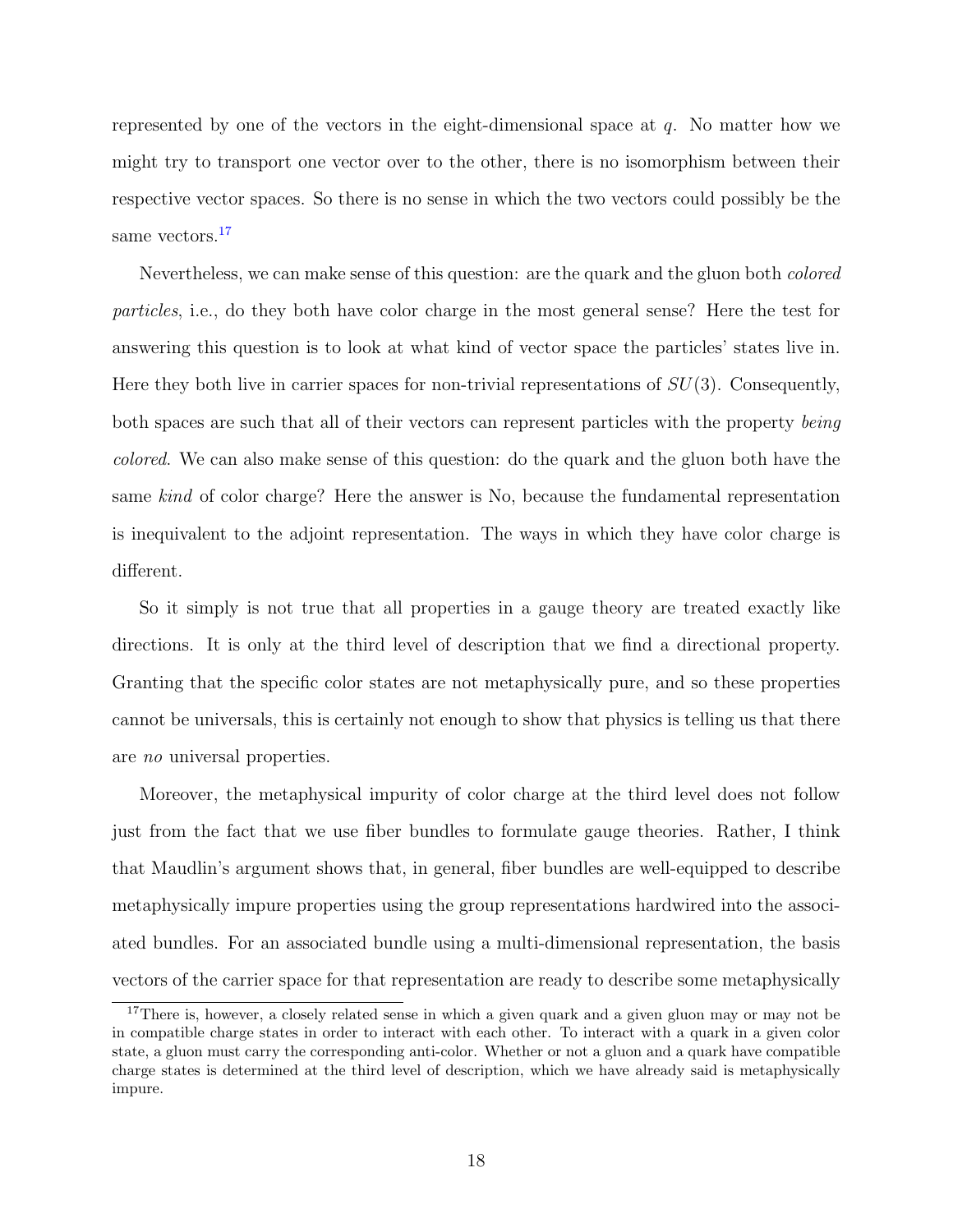impure property. However, those same group representations can also be used to describe properties like color charge at the first and second levels. Fiber bundles allow for both the metaphysically pure and the metaphysically impure.

#### <span id="page-18-0"></span>4 Why Maudlin's Argument Does not Generalize

In the previous section, I argued that color charge should be understood at three different levels of description, and that Maudlin's argument only succeeds with respect to one of those levels. In this section, I turn to addressing whether or not Maudlin's argument can generalize to the properties of electric charge and mass as he claims. In each case, we find that the 'directional' quality of color charge at the third level of description does not carry over to these other properties.

#### 4.1 Electric Charge is not like Color Charge

Having seen three levels of description for color charge, one might expect that electric charge would have analogous levels of description. After all, these properties are supposed to be just two different kinds of 'charge' corresponding to two different gauge theories. In principle, much of what we have said about color charge does carry over to the case of electric charge, where the relevant group is  $U(1)$ : we can again distinguish between the trivial and non-trivial representations, and distinguish the non-trivial representations from each other, etc. However, in this case, the mathematical theory used to characterize the various representation is highly simplified. The groups  $SU(3)$  and  $SU(2)$  discussed above are both simple Lie groups, whereas  $U(1)$  is not simple. Consequently, the  $U(1)$  representations are characterized in a very different way. This can be used to show a few important ways in which electric charge is not like color charge.

The group  $U(1)$  is the circle group, the set of numbers in the complex plane with unit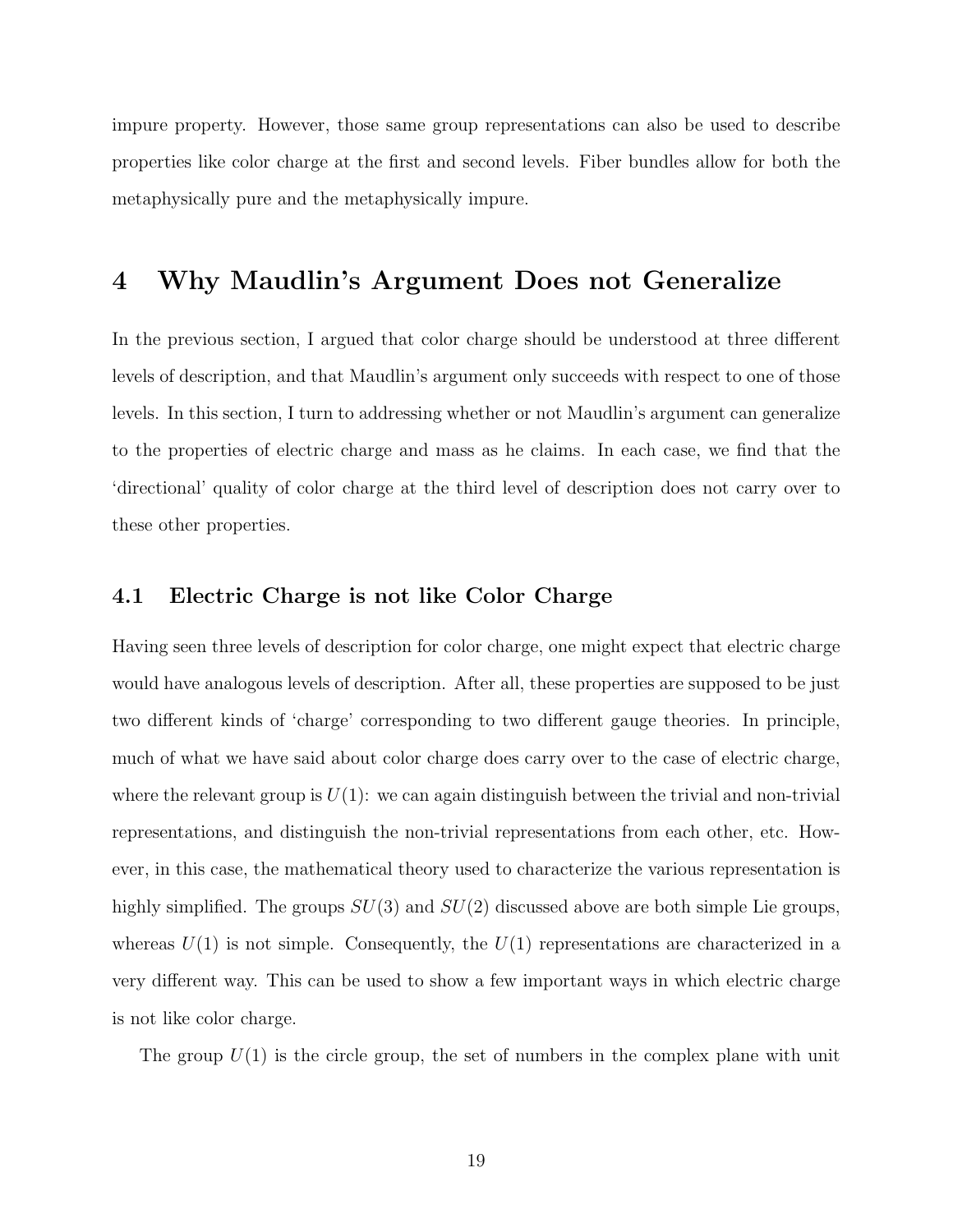modulus,  $e^{i\theta}$  for  $\theta \in [0, 2\pi]$ . Its complex irreducible representations are all of the form

$$
\rho_n(e^{i\theta}) = e^{in\theta}
$$

where *n* is an integer. Moreover, each of these representations  $\rho_n$  are one-dimensional because this group is Abelian. Every carrier space for a complex, non-trivial, irreducible representation of  $U(1)$  is isomorphic to  $\mathbb{C}$ .

At the first level we distinguish between those particles with electric charge at all, and those with no electric charge at all using the distinction between trivial and non-trivial representations. The trivial representation of  $U(1)$  is  $\rho_0$  since it maps each element of  $U(1)$  to the identity. Any other  $\rho_n$  is a non-trivial representation. At the second level we distinguish between the various non-trivial representations themselves, which for  $U(1)$  is accounted for by different non-zero integers labeling the representations.

Let's run the metaphysical purity test for electrically charged particles at these two levels. Imagine a world (fiber bundle) with just two electrons in it, one at point  $p$  and one at a different point, q. Electron states transform according to the  $\rho_{-1}$  representation of  $U(1)$ . Thus, there is one copy of  $\mathbb C$  at p and another copy at q, and the states of the electrons are given by vectors within these carrier spaces for  $\rho_{-1}$ . Do the two electrons share the property having electric charge at all? Yes they do, because they each transform according to a non-trivial representation of  $U(1)$ . Do the two electrons have electric charge in the same way? Yes they do, because they each transform according to the same representation of  $U(1)$ . Now consider a world with one electron and one proton. Proton states transform according to the  $\rho_1$  representation. Thus, the electron and the proton share the notion of electric charge at the first level of description, but not at the second. What if we were to compare an electron and a neutron? Neutron states transform according to  $\rho_0$ , the trivial representation of  $U(1)$ , since this particle is electrically neutral. Thus, the electron and the neutron do not share the property of electric charge at either the first or the second level.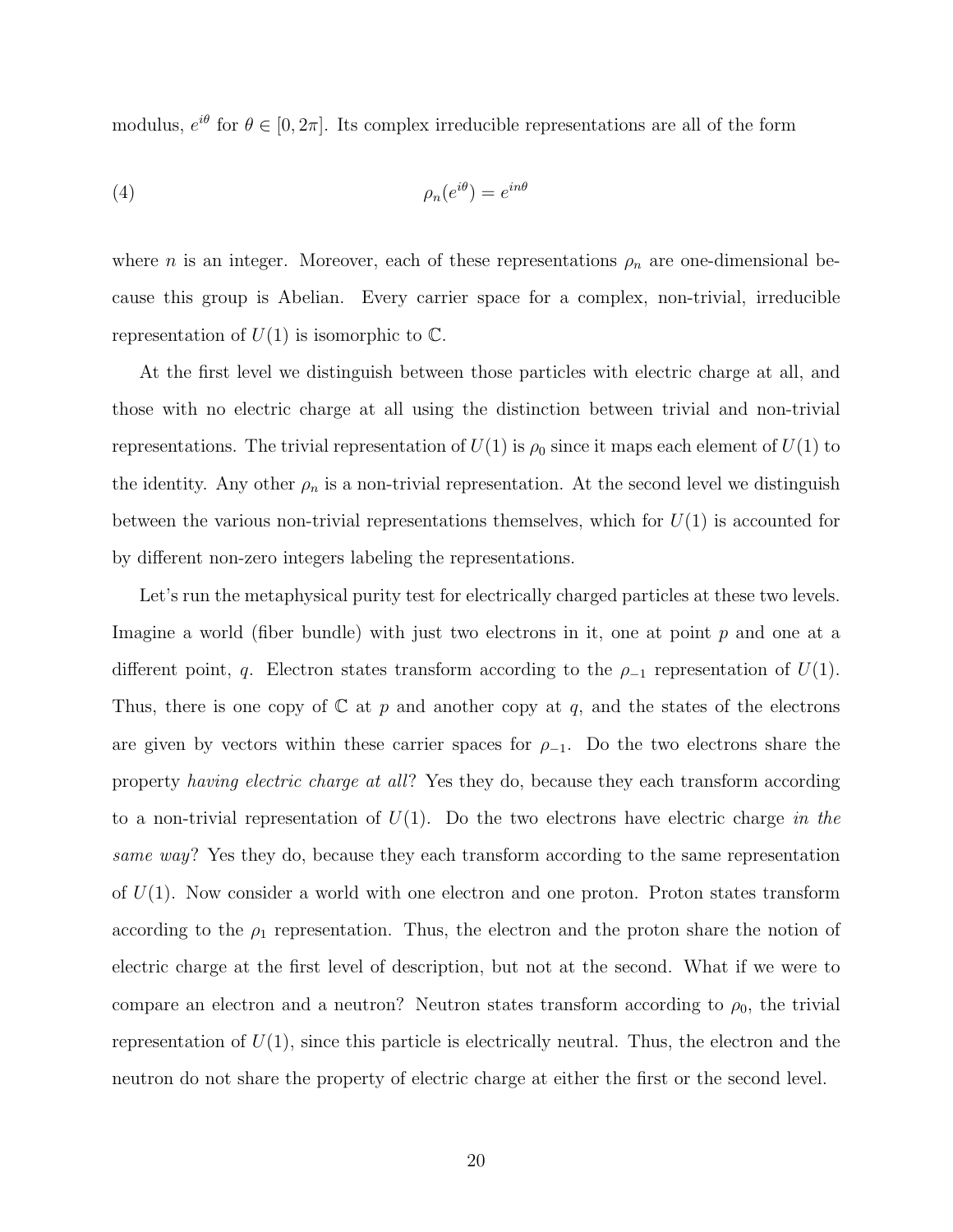<span id="page-20-1"></span>As before in the case of color charge, one can thusly run the metaphysical purity test for electric charge at these two levels *without* determining whether or not the fiber bundle is equipped with a connection or with continuous paths, or anything else beyond the mathematical structure used to represent the two particles. Once we posit the existence of the particles, we immediately have the structure of the relevant group representations at our disposal. And this structure is sufficient for determining sameness or difference of electric charge at the first and second levels of description. Therefore, electric charge at these two levels passes the metaphysical purity test.

The reader will doubtless have noticed that the integers labeling the representations for the electron, proton, and neutron equal the *amount* of electric charge that is said to inhere in these particles. This is no coincidence. When  $U(1)$  representations are used for electric charge these integers n correspond to the eigenvalues of the charge operator.<sup>[18](#page-20-0)</sup> That is, these integers n are used to encode physical information about the net amount of electric charge present in a state that transforms according to  $\rho_n$ .

What about the third level of description? For electric charge, things are quite different at this level. For color charge and spin, the third level describes specific property states picked out by different basis vectors in the carrier space of the representations. Thus the two spin states (up and down) arise in the two-dimensional representation of  $SU(2)$ , and the three quark color states arise in a three-dimensional representation of  $SU(3)$ . But for  $U(1)$ the carrier space is a one-dimensional complex vector space. Understood as such, this space simply does not have multiple directions in which its vectors could point, and consequently, vectors in this space could not possibly point in different directions. Since the carrier spaces are all  $\mathbb{C}$ , individual unit vectors in these spaces can differ at most by a phase. While the full extent of the physical significance of a phase factor is a matter of some debate, differences of phase have never been taken to correspond to differences of electric charge in any sense. Thus, it seems that the third level of description simply does not apply in the case of electric

<span id="page-20-0"></span> $18$ See [\[Woit, 2015\]](#page-29-1) chapter 2.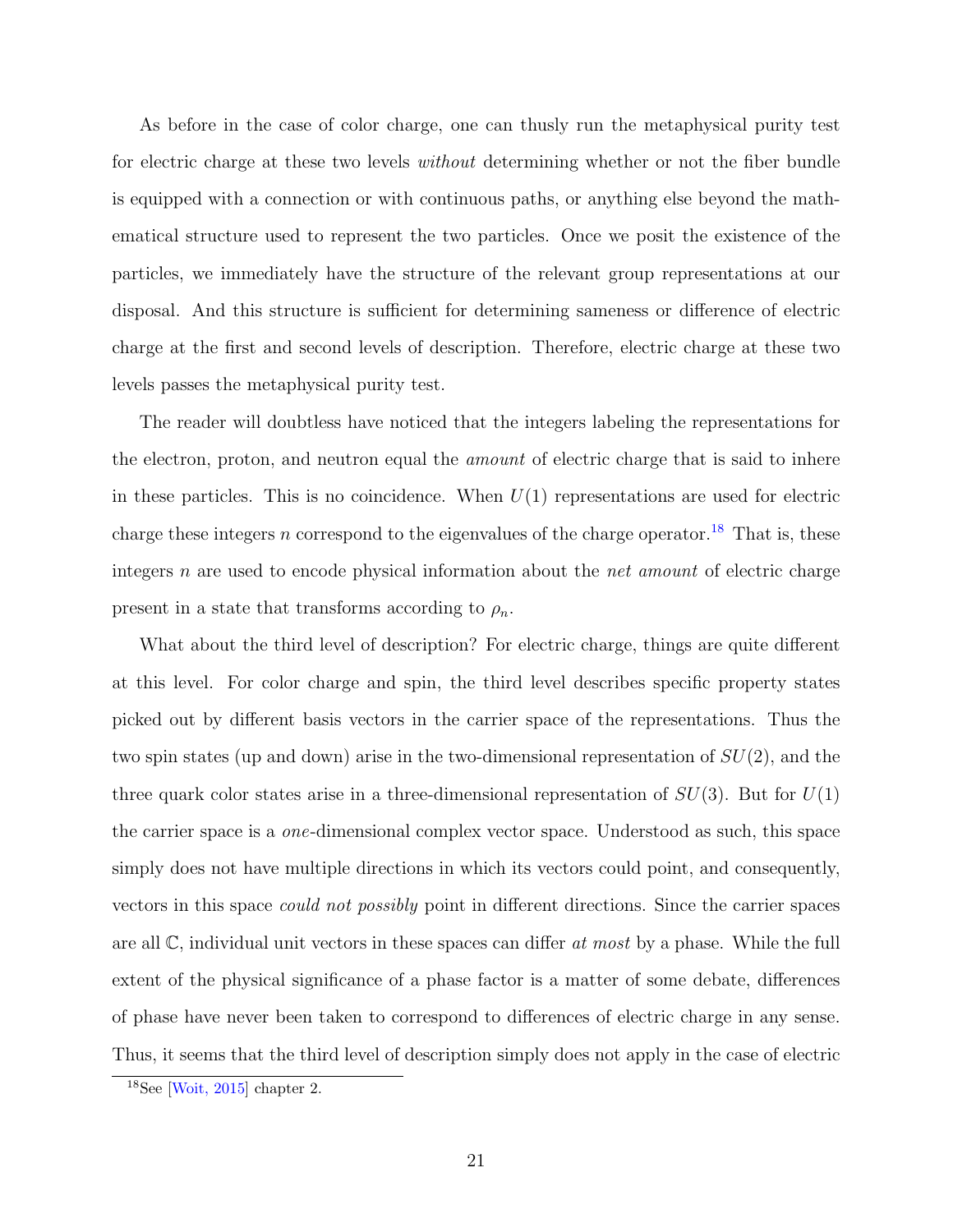charge. Electrically charged particles cannot be in various different 'electric states' in the way that color-carrying particles can be in various different color charge states.

This leaves the first and second levels as the only relevant levels of description for electric charge. Yet, for electric charge, we may collapse the conceptual distinction between these two levels into just one notion of charge, the notion of net amount which is encoded in the integer labels for the representations. Having electric charge at all is the same thing as having a non-zero net amount, and having no charge at all is the same thing as having net amount zero. Having electric charge in different ways is the same thing as having different amounts of electric charge.

So we have a surprising disanalogy between color charge and electric charge. The metaphysics of electric charge is much thinner than that of color charge. In order to understand how it is said that certain particles have color charge, we need all three levels of description. While there is no mathematical difficulty with defining the three levels for electric charge, doing so is not very illuminating. Electric charge is thus not like color charge.

#### 4.2 Mass Is Not Like Color Charge

Maudlin takes his argument against universal properties to generalize beyond color charge and electric charge to include mass as well. I have argued that the mathematical structure used to describe electric charge reveals an important disanalogy between color charge and electric charge, such that Maudlin's argument does not carry over from color charge to electric charge. The sense in which mass is not like color charge is even stronger in that group representations do not have the same role to play for mass as they do for both color and electric charge. Mass appears within the fiber bundle formalism in a different way than charge does.

In the initial formulation of any gauge theory, the fermion particles described by the theory have some quantity of mass, either positive or zero. The mass is identified in the Lagrangian of the theory as a constant parameter in a term of the form  $m\psi\bar{\psi}$ . The field  $\psi$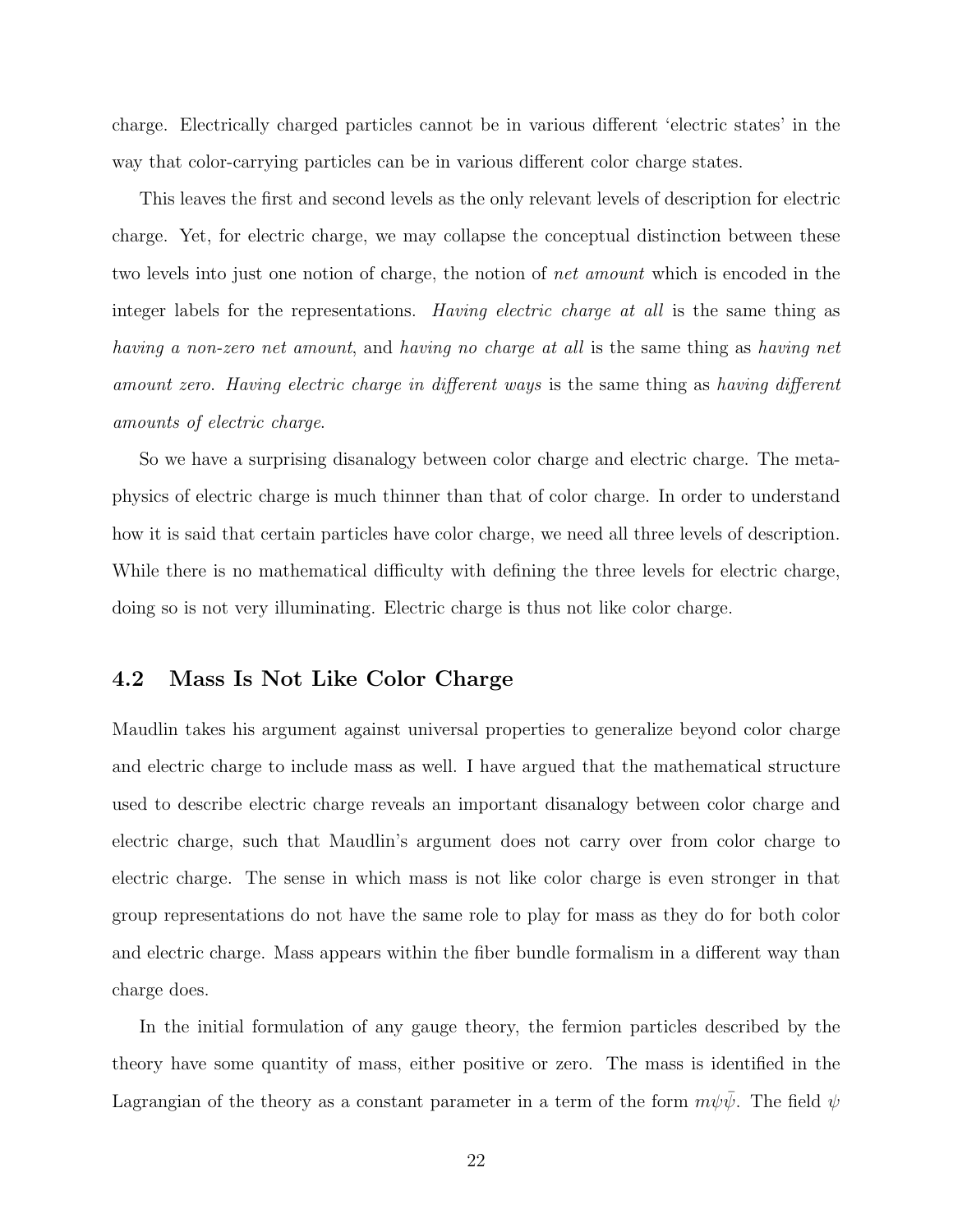is a section of an associated bundle, and it is the sort of mathematical object that transforms according to the appropriate group representation. But the parameter  $m$ , which is interpreted as mass, is not at all affected by the group transformations. Mathematically, it is just some real number multiplying another real number,  $\psi \bar{\psi}$ . And, much unlike the vectors of  $\mathbb{C}^3$  used to describe color states, there is nothing inherently directional about a real number. This is why Maudlin's argument for the metaphysical impurity of color charge does not generalize to the case of mass. His argument rests on the claim that using fiber bundles as the mathematical setting for gauge theories implies that all properties are directional in the way that color charge at the third level is directional. But mass is a property in gauge theories that is not directional.

This is not to say, however, that mass is therefore a metaphysically pure property. There are good reasons to think that the ultimate notion of mass we find in particle physics is not at all metaphysically pure, but for entirely different reasons than those given for color charge. In the Standard Model of particle physics, the Higgs boson is necessary in order to account for the mass of all those particles that have any mass at all. Moreover, renormalization and regularization of the gauge theories in the Standard Model lead to a notion of mass that is often explained in terms of interactions with a cloud of virtual particles. Any property that depends upon the existence both of the Higgs and of a number of additional virtual particles is certainly not metaphysically pure.

The Higgs accounts for the masses of other particles in two different ways, one for the fundamental fermions (such as quarks and electrons) and one for the intermediate vector bosons (the  $W^{\pm}$  and the Z). The way in which the Higgs gives mass to the intermediate vector bosons is through the famous Higgs mechanism. Spontaneous symmetry breaking leads to massless Goldstone bosons, and the massive  $W^{\pm}$  and Z are said to result from the Higgs 'eating' the Goldstone bosons. The expressions for their masses are given as follows:

<span id="page-22-0"></span>(5) 
$$
m_{W^{\pm}} = \frac{gv}{2}, \quad m_Z = \frac{m_{W^{\pm}}}{\cos \theta_W}
$$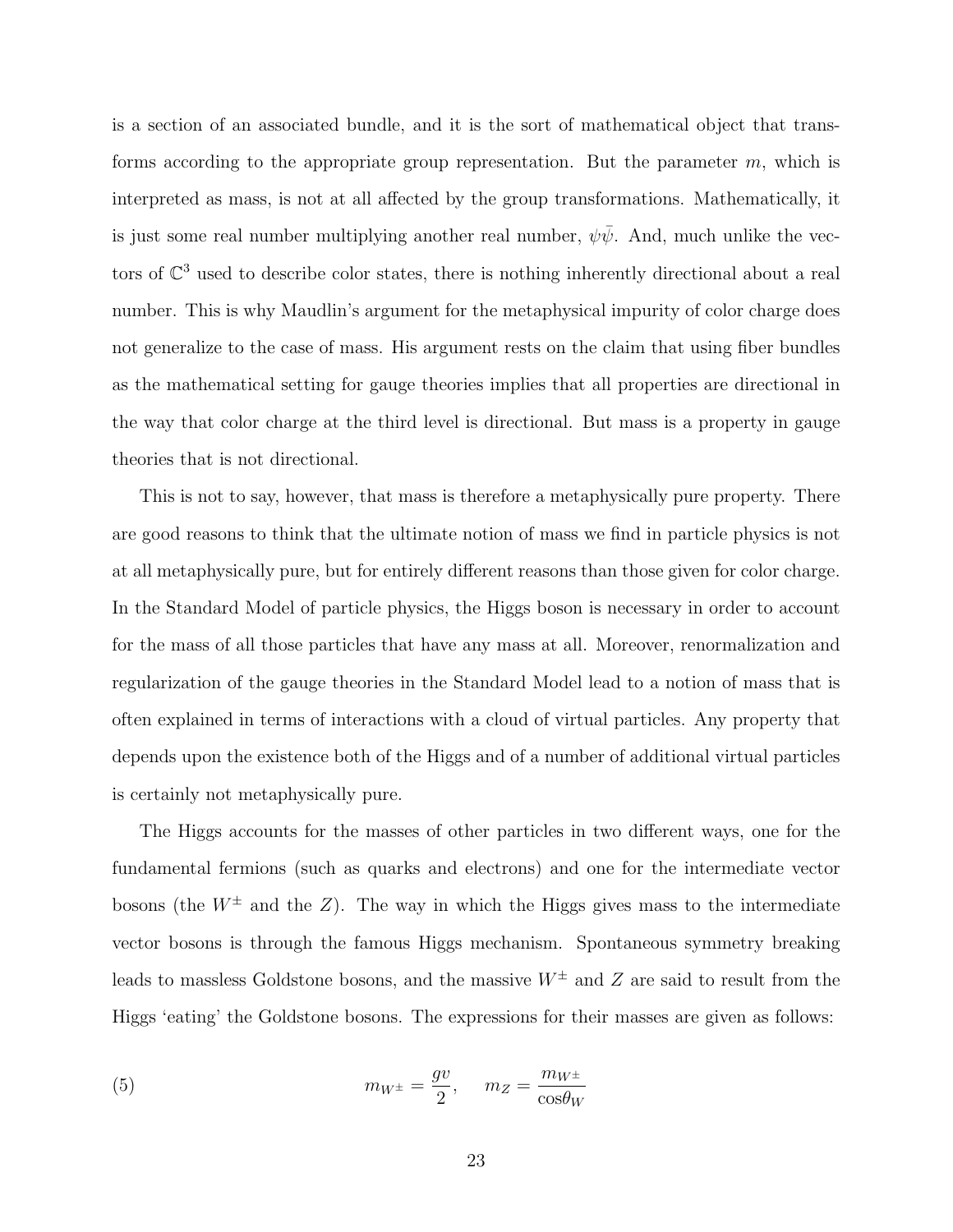where g is the weak coupling constant, v is the Higgs vacuum expectation value, and  $\theta_W$ is the weak-mixing angle. This  $\theta_W$  is the angle of rotation in a two-dimensional vector boson plane that gives rise to the photon and the Z bosons as orthogonal directions in an  $SU(2)$  representation. So there clearly is *some* sense in which directional properties are important to this theory. In particular, we might take the photon and the  $Z$  bosons to be represented precisely by directions in the carrier space for a two-dimensional  $SU(2)$ representation. However, while this is in the background behind how we derive quantities of mass, the properties of mass that we attribute to the  $W^{\pm}$  and the Z are not these directional quantities, but instead real numbers determined straightforwardly by equation [5.](#page-22-0) So again, mass in this context is not a directional property in need of a connection in order to be meaningfully compared. Rather, the mass of the  $W^{\pm}$  and the Z is dependent upon the existence of the Higgs and its ability to transform Goldstone bosons. Since the intermediate vector bosons can only have their masses in a world with a Higgs, their masses are likely not metaphysically pure.

The fermions, in contrast, gain their mass through a Yukawa interaction with the Higgs. While directly writing down fermion mass terms as above is the simplest way to get mass in a general gauge theory, this approach runs into problems in the context of the full Standard Model. The Standard Model must include an account of parity violation, the phenomenon that the weak interaction discriminates on the basis of handedness: left-handed particles and right-handed antiparticles participate in the weak interaction, while right-handed particles and the left-handed antiparticles do not. The way that we account for parity violation spoils the simple approach to getting mass terms, since those terms are no longer invariant under the symmetry of the electro-weak gauge theory. The interaction with the Higgs is necessary for restoring invariance. Using the interaction with the Higgs, the fermion masses are given by expressions of the form

(6) 
$$
m = \frac{gv}{\sqrt{2}},
$$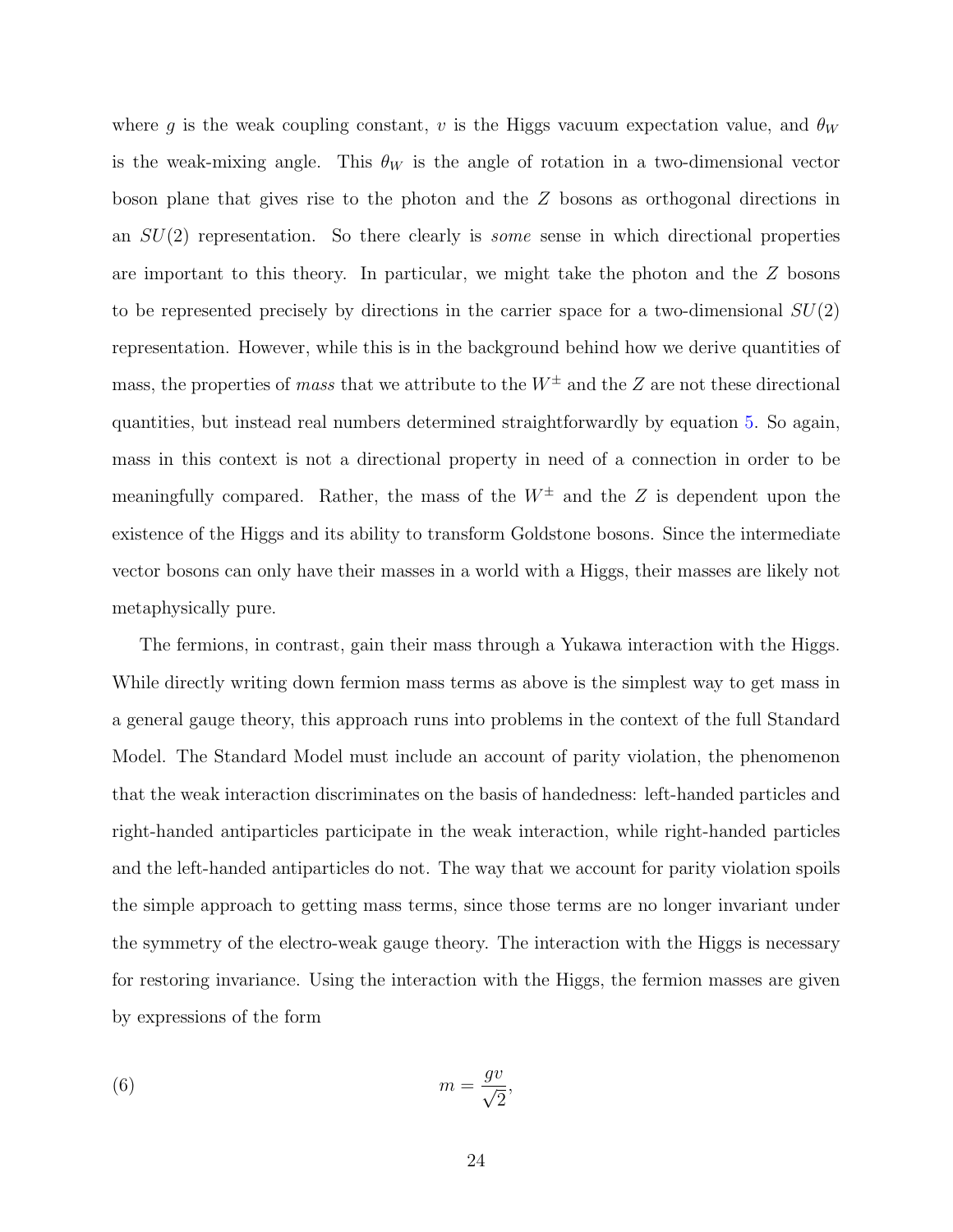where g is the Yukawa coupling of the particle to the Higgs field, and  $v$  is again the vacuum expectation value of the Higgs, and the result is a real number value for mass. Thus, in this context of fermion masses, the mass property is not directional in the sense that color charge states are directional, but it could still be thought of as metaphysically impure, since fermion masses depend upon the existence of the Higgs.<sup>[19](#page-24-1)</sup> In a world with just an electron and no Higgs, the electron would have no mass.

### <span id="page-24-0"></span>5 Concluding Metaphysical Morals

Let's return now to the Main Question: are properties like mass, electric charge, and color charge universal properties? I have argued that color charge at the third level of description fails the metaphysical purity test, while the other notions of color charge pass the test. Electric charge does not display the same three-fold conceptual complexity of color charge, and has instead just level of description in terms of the net amount of electric charge. And this notion of charge is metaphysically pure. Mass also is unlike color charge, lacking any directional quality. But all of the particles in the Standard Model depend upon the Higgs for their masses in a metaphysically impure way. So the use of fiber bundles in gauge theories allows for both the metaphysically pure and the metaphysically impure. Since the metaphysical purity test only serves to check for a necessary condition of universal properties, it is still an open question as to whether or not we should think of these properties as in fact being universal properties. It might turn out that they fail to meet some as yet unspecified sufficient condition. But until such sufficient conditions are produced, I think that electric charge and two notions of color charge remain as candidates for being universal properties.

My argument is largely based on an unexpected analogy between color charge and spin—and a disanalogy between color charge and electric charge. One might wonder why this analogy between spin and color charge is easy to miss. I will sketch a possible explana-

<span id="page-24-1"></span><sup>19</sup>There is a further complication in that quark states 'mix': the actual quark fields that interact with the Higgs can include, for instance, combinations of both up and down quarks. This sort of mixing seems to constitute an additional threat to the metaphysical purity of the individual types of quarks.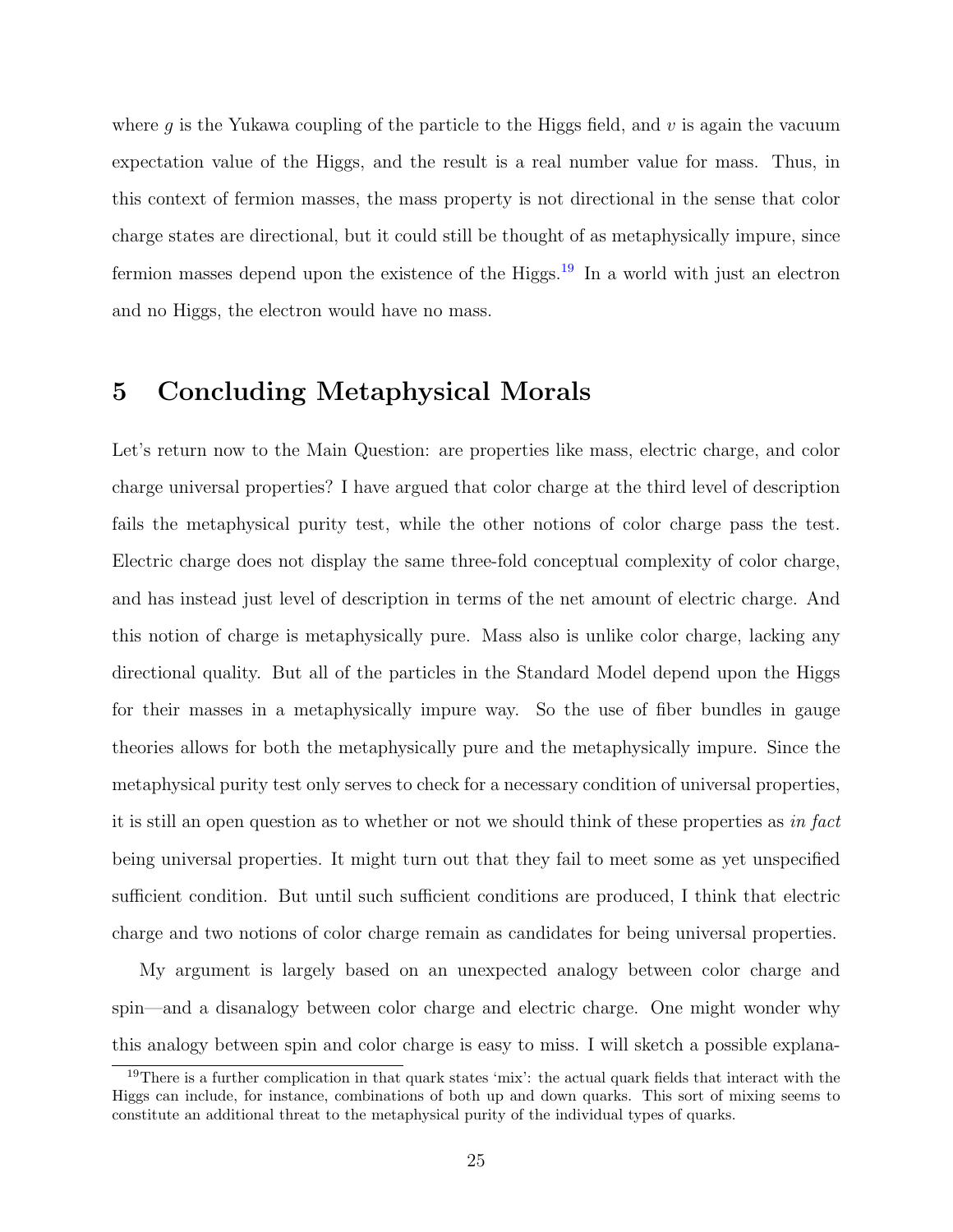tion for why this is, and consequently why it is easy to miss the three-fold notions of color charge that I have identified here. In physics and philosophy discussions alike, one usually introduces color charge in the first place as an analogue of electric charge. Pedagogically, introducing color charge in this way is a natural place to start. In a physics class especially, it makes good sense to begin with the simpler theory, QED, and then introduce the more complicated theory of QCD in reference to what is already understood from the study of QED. Moreover, the theorists who first constructed QCD did so with a conscious effort to generalize the methods of QED. So we should not think that there is anything inherently misleading about introducing color charge as an analogue of electric charge. However, the analogy is fundamentally about the functional role played by the charges within their respective theories. As electric charge is in  $QED$ , so color charge is in  $QCD$ . This does not imply that the metaphysics of electric charge and color change must be the same. Indeed, since QCD and QED are in certain crucial respects very different theories, the nature of the property that plays the role of charge in each theory need not be exactly the same. And so electric and color charge need not be exactly similar properties.

I think that a failure to recognize this point is part of what goes wrong in Maudlin's assessment of color charge, and in Lewis's approach to writing down a list of properties from physics to be used in metaphysics in some univocal way. We are familiar with electric charge, and it is the sort of property that can be used to categorize particles. When we hear that color charge is an analogue of electric charge, we might mistakenly expect that it will be able to do this same metaphysical work of categorization, distinguishing one kind of particle from another in just the same way that electric charge does. Maudlin's argument that the quark colors cannot be universal properties is only a problem for the metaphysician who expected to be able to use color charge in all the ways she is able to use electric charge. But the analogy between the two properties never licensed color charge for that work in the first place.

Insofar as I have tried to demonstrate clear senses in which electric charge and color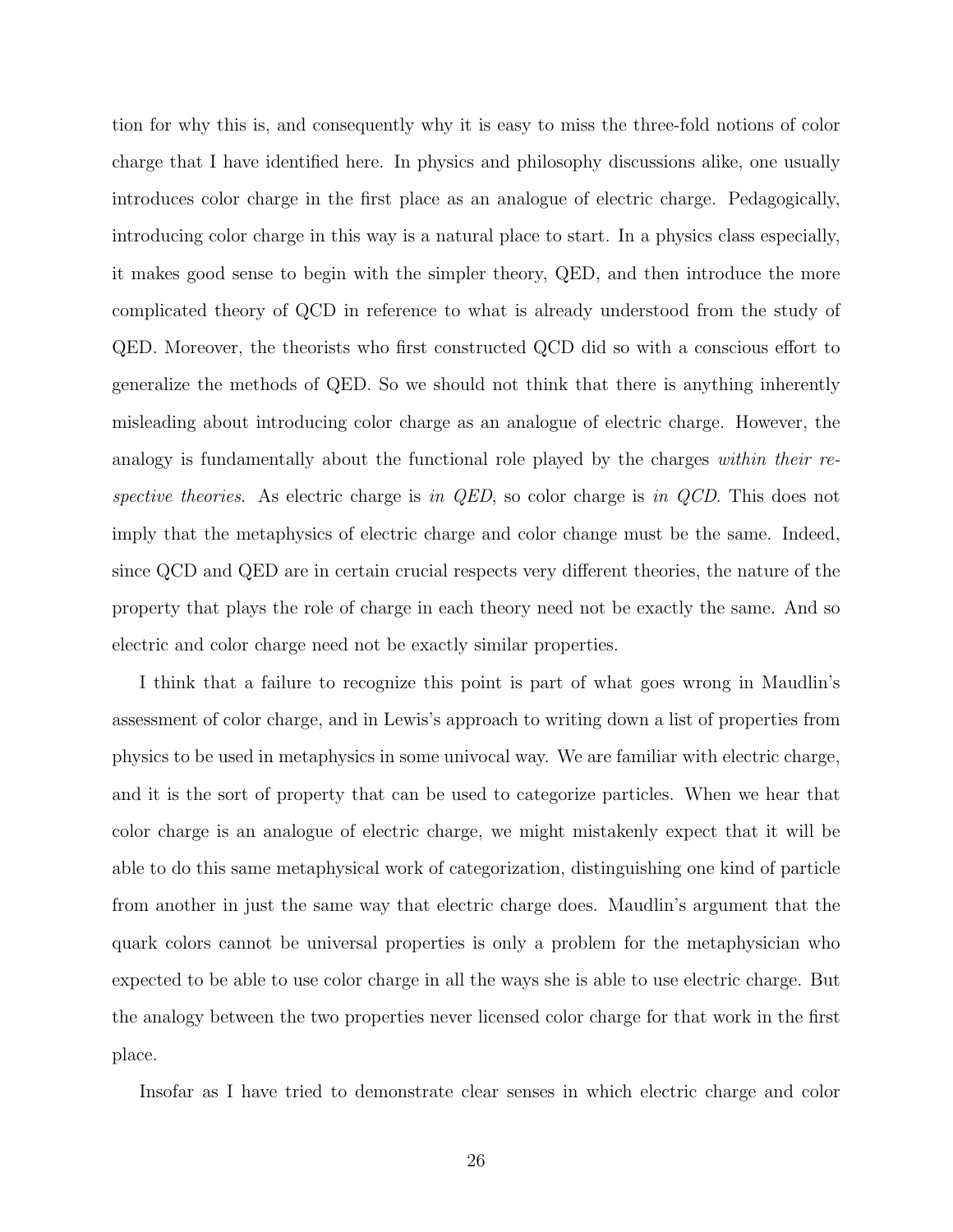<span id="page-26-1"></span>charge are not analogous, it is important to clarify in what other sense they are analogous. Maudlin suggests that the analogy goes as follows.

The easiest way to begin to describe the theory [of QCD] employs the language of universals: there are three color 'charges' ('red', 'blue', and 'green'), which are analogous to, e.g. positive and negative electric charge. There is a force produced between colored particles, like the electric force. This force is mediated by the gluons. And so on. (p. 94)

The thought is that somehow 'red', 'blue', and 'green' are analogous to positive and electric charge. Perhaps we can read Maudlin as follows: where there is a two-place relation between positive and negative electric charge (as opposites), there is a corresponding three-place relation between red, blue, and green. However, inspecting again the group theory at work here shows that this will not work. We saw above that the colors correspond to the three basis vectors for the first fundamental representation of  $SU(3)$ . But for electric charge, the relevant group is  $U(1)$ , whose representations are all one-dimensional. And so positive and negative electric charge cannot be related as two different basis vectors for some twodimensional carrier space. Indeed, they are linearly dependent.

Instead, the relationship between positive/negative electric charge and color charge is this: positive electric charge is to negative electric charge as red is to anti-red, as blue is to antiblue, and as green is to anti-green. Just as an up quark, say, has for its antimatter counterpart an anti-up quark with matching anti-color, the electron has for its antimatter counterpart the positron. And positrons differ from electrons only in so far as they have positive electric charge while electrons have negative electric charge. The relationship between positive and negative electric charge is the general relationship of charge and anti-charge.<sup>[20](#page-26-0)</sup>

The analogy between color charge and electric charge is best understood at the first level of description, and only at this level. This is the level of being charged at all, and not at the level of the more specific color states. Having the property being color charged at all makes

<span id="page-26-0"></span><sup>20</sup>Group theoretically, a matter state is related to its corresponding antimatter state by the charge conjugation operator. For more on conjugation as the key to understanding antimatter, see [\[Baker and Halvorson, 2010\]](#page-28-5).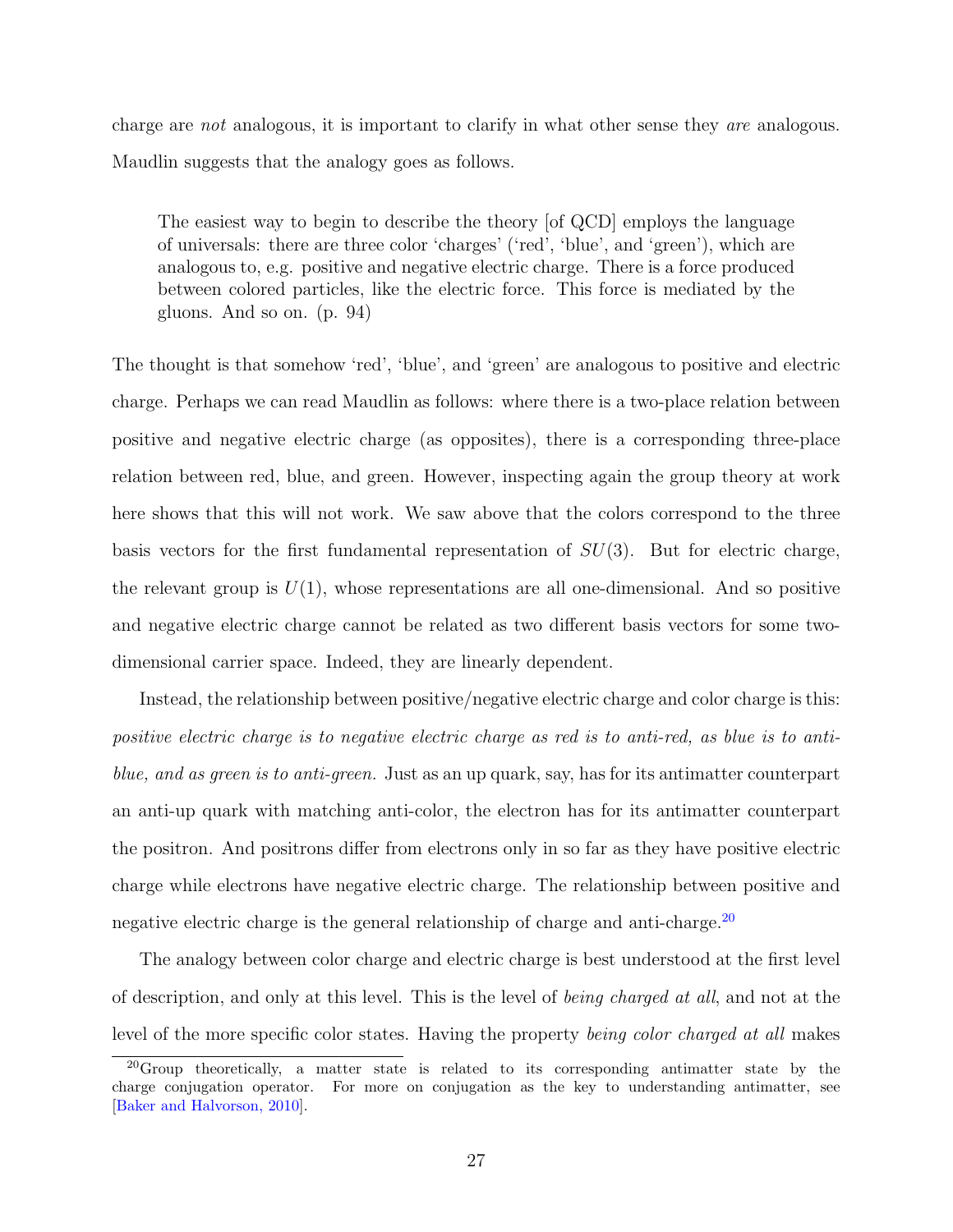a particle eligible for participation in the strong interaction in just the same way that being electrically charged at all makes a particle eligible for participation in the electromagnetic interaction. At the other levels of description, electric charge and color charge are not analogous.

Finally, where does this leave the traditional metaphysician? Should she be worried that color charge at the third level is not metaphysically pure? I think that she has at least two avenues for rebuttal on this point. First, if the traditional metaphysician did want to retain metaphysical purity for all properties, including color charge at the third level, then I think that she has a move available. She could choose to think of quark color states as dispositional properties, the sort of property that grounds how the color state of a quark would change if there existed a connection in that world, and if the quark were to be parallel-ly transported with respect to that connection along some path. Arguably, there can be facts of the matter about whether or not two quarks have the same such dispositional properties describing how each would behave under the relevant conditions, even in worlds where those conditions do not obtain. So under this dispositional conception, quark color states too would pass the metaphysical purity test, and so could be thought of as universal properties.<sup>[21](#page-27-0)</sup>

Alternatively, she could use the distinction between essential and accidental properties to her advantage. Having accepted Maudlin's test for metaphysical purity, she would then expect that the test is worth running for *accidental* properties, but that *essential* properties would pass the test automatically. Essential properties are such that entities have them by definition. Hence, the moment one posits a world inhabited by just two entities of a given kind (e.g. two quarks) those two entities must share whatever properties define their kind. The essential properties, in other worlds, delimit the joints of nature around which universal properties must be able to carve. Accidental properties, in contrast, are

<span id="page-27-0"></span><sup>&</sup>lt;sup>21</sup>This dispositional conception could also help the traditional metaphysician deal with the metaphysical impurity of mass. In a world with just fermions and no Higgs, the fermions could still have the capacity to interact with a Higgs, should one appear. And that capacity could be metaphysically pure. Additionally, particles with mass depend upon the Higgs for that mass. This includes the Higgs itself. The Higgs is self-interacting, and so generates its own mass. Thus the Higgs mass itself is perhaps metaphysically pure, and could serve as a sufficient foundation for building up a larger metaphysical theory of mass.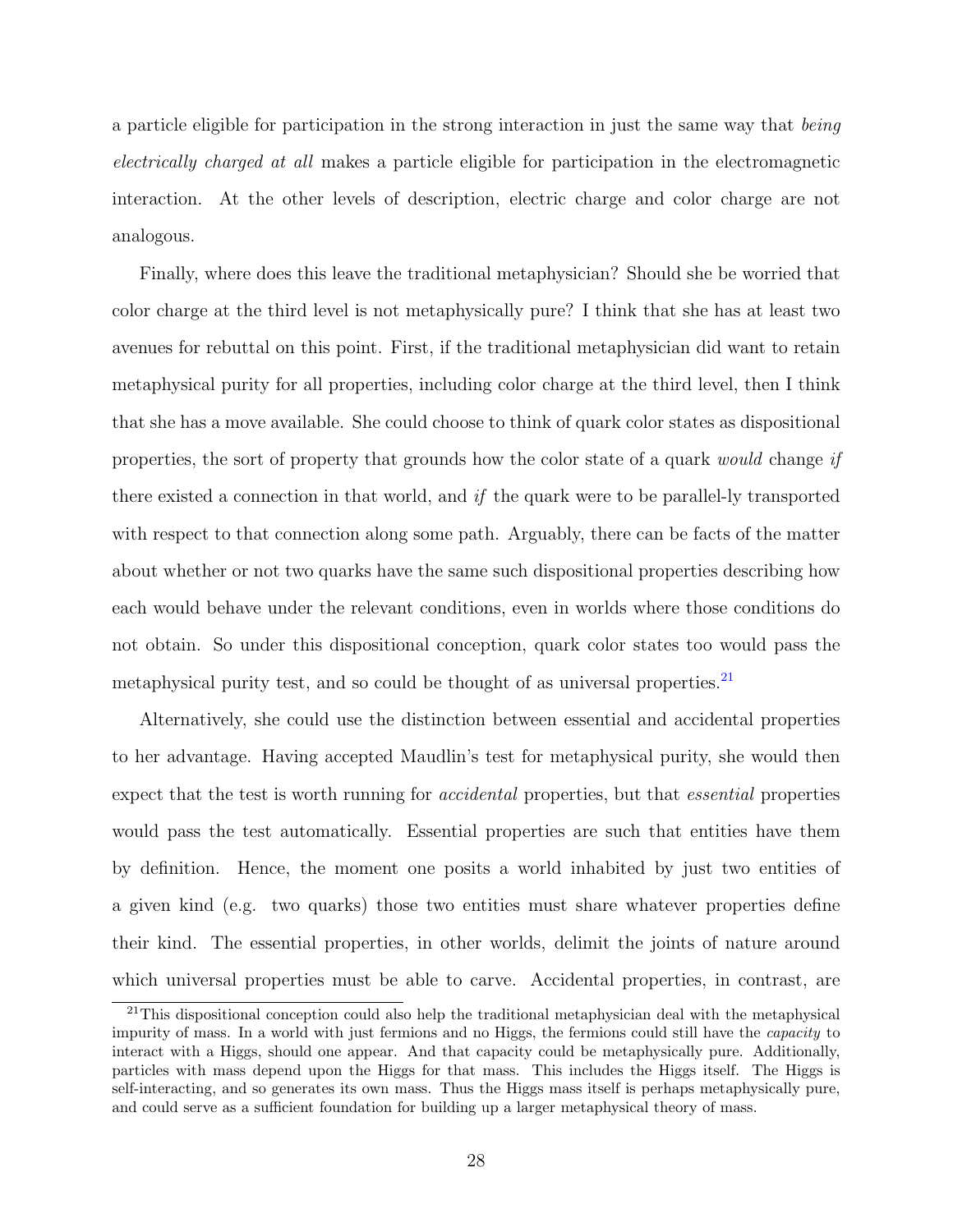not required to do this same metaphysical work. In Lewis's language, accidental properties may be "abundant" rather than "sparse." I think that, if Maudlin were able to show that physics implies that (even just a few of) the essential properties of fundamental particles are metaphysically impure, then he would have a strong case for calling for a substantial revision of the traditional metaphysical picture of universal properties. But he has only shown that one accidental property, namely color charge at level (3), is metaphysically impure. And if that is right, then the traditional metaphysician has simply learned that an interesting and important accidental property turns out to be metaphysically impure. But I see no reason to think that the traditional metaphysician needed it to be the case that all accidental properties are metaphysically pure.

## References

- <span id="page-28-0"></span>[Armstrong, 1997] Armstrong, D. M. (1997). Properties. In Mellor, D. H. and Oliver, A., editors, Properties, pages 160–172. Oxford University Press. [1,](#page-0-2) [4](#page-3-2)
- <span id="page-28-5"></span>[Baker and Halvorson, 2010] Baker, D. and Halvorson, H. (2010). Antimatter. British Journal for the Philosophy of Science, 61(1):93–121. [27](#page-26-1)
- <span id="page-28-4"></span>[Hall, 2000] Hall, B. C. (2000). An elementary introduction to groups and representations. arXiv preprint math-ph/0005032. [14](#page-13-1)
- <span id="page-28-3"></span>[Hirsch, 2017] Hirsch, R. J. (2017). Maudlin's mathematical maneuver: A case study in the metaphysical implications of mathematical representations. Philosophy and Phenomenological Research, 94(1):170–210. [11](#page-10-1)
- <span id="page-28-1"></span>[Lewis, 1997] Lewis, D. (1997). Modal realism at work: Properties. In Mellor, D. H. and Oliver, A., editors, Properties, pages 160–172. Oxford University Press. [1,](#page-0-2) [4](#page-3-2)
- <span id="page-28-2"></span>[Lewis, 1986] Lewis, D. K. (1986). On the Plurality of Worlds. Blackwell Publishers. [1,](#page-0-2) [4](#page-3-2)